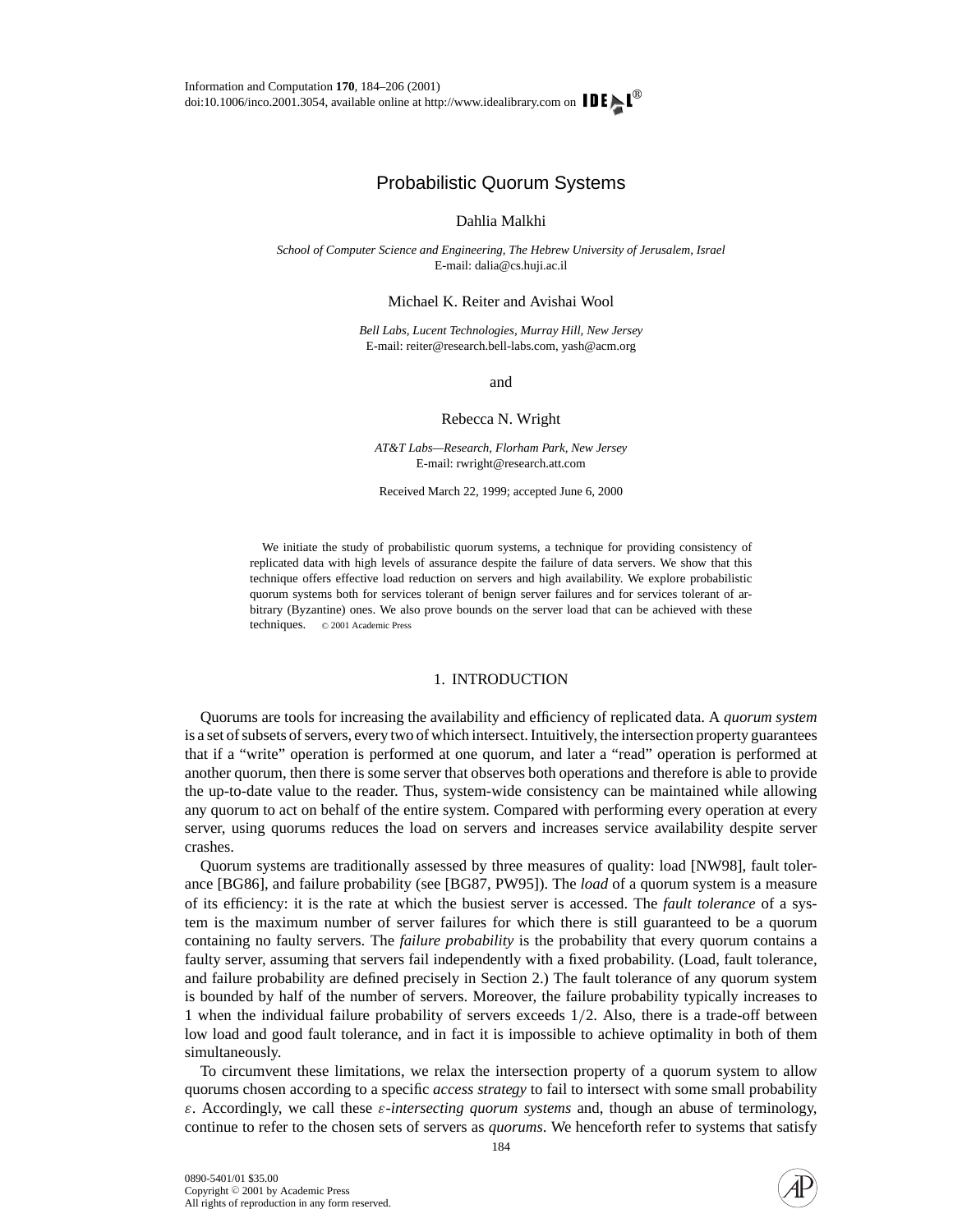the original definition of quorums as *strict* quorum systems. We then extend the definition of the three quality measures—load, fault tolerance, and failure probability—to address the probabilistic nature of our set systems. By these measures, probabilistic quorum systems show dramatic improvement over strict quorum systems: Allowing even a small probability  $\varepsilon$  of nonintersection yields a clear advantage in the fault tolerance and failure probability of the system, while the load remains unchanged or improves.

We study probabilistic quorum systems further, in a model where servers may exhibit arbitrary (Byzantine) failures. Malkhi and Reiter [MR98a] adapted strict quorum systems to the task of masking Byzantine failures to improve the efficiency of Byzantine fault-tolerant data replication. They introduced *b-dissemination* quorum systems, in which any two quorums intersect in at least  $b + 1$ servers, to mask the arbitrary failure of *b* servers for self-verifying data and *b-masking* quorum systems, in which two quorums intersect in at least  $2b + 1$  servers, to mask *b* arbitrary server failures for arbitrary data. In this paper, we also explore relaxing the intersection properties of these quorums to achieve  $(b, \varepsilon)$ -dissemination and  $(b, \varepsilon)$ -masking systems. Again, we show that these systems offer substantial improvements over their strict counterparts in the measures described above.

## 1.1. *Applications*

Due to their relaxed intersection properties, our probabilistic quorums are most suitable for use when the consistency of replicated data may be relaxed to achieve greater availability of that data. Below we describe several examples of applications where this trade-off is justified.

The first application arose in the context of an electronic voting system designed by AT&T Labs for the country of Costa Rica. In this system, each voter is given a unique voter identifier when he or she registers to vote. On election day, the voter presents this voter ID to any one of over 1000 voting stations spread across the country in order to cast his or her vote. To prevent a voter ID from being used multiple times in one election, it is necessary to "lock" each voter ID country-wide when it is presented at any voting station. In order to preserve the integrity of the election, it is only necessary to prevent large-scale repeat voting. Therefore, it suffices for each repeated use of the same voter ID to be detected with high probability, so numerous repeat attempts will be detected with virtual certainty. We thus adopted a protocol among voting stations that uses probabilistic quorums for this purpose. Moreover, by using our dissemination or masking quorum constructions in the locking protocol, repeat usage of a voter ID can be prevented even if some number of voting stations do not follow the locking protocol (e.g., some stations have been altered by bribed election officials). At the same time, the use of our probabilistic quorum constructions ensures that the election progresses even in the presence of benign failures of significant numbers of voting stations. A prototype implementation of the Costa Rica electronic voting system was built over the Phalanx system [MR98b]. This implementation made use of various probabilistic quorum systems, including masking systems, for locking voter IDs.

The second application is maintaining the location of a mobile device, such as a cellular telephone. The location of a mobile device can be recorded in a variable that is replicated at several *location stores*. This variable is updated (e.g., by the device itself) using a quorum-based protocol among the location stores when the device moves from cell to cell (cf. [HL99]). The ability of callers to access this information, even at the risk of it being stale, is the primary requirement for this application. A caller that receives stale location information can be forwarded by the stale cell to a more recent cell for that device, but the caller can make no progress if it receives no information about the device's current or recent whereabouts due to location store failures.

Finally, we note that a system built with probabilistic quorum systems can be strengthened by a properly designed *diffusion* mechanism, which propagates updates to replicated data lazily, i.e., outside the critical path of client operations. Diffusion methods (also known as *epidemic* or *gossip* protocols) have been studied for both benign failure environments  $[{\rm DGH} + 87, {\rm AES}97]$  and Byzantine environments [MMR99]. Coupled with a diffusion mechanism, the probability of inconsistency using probabilistic quorum constructions can be driven further toward zero when updates are sufficiently dispersed in time, making probabilistic quorum constructions useful in a wider variety of settings.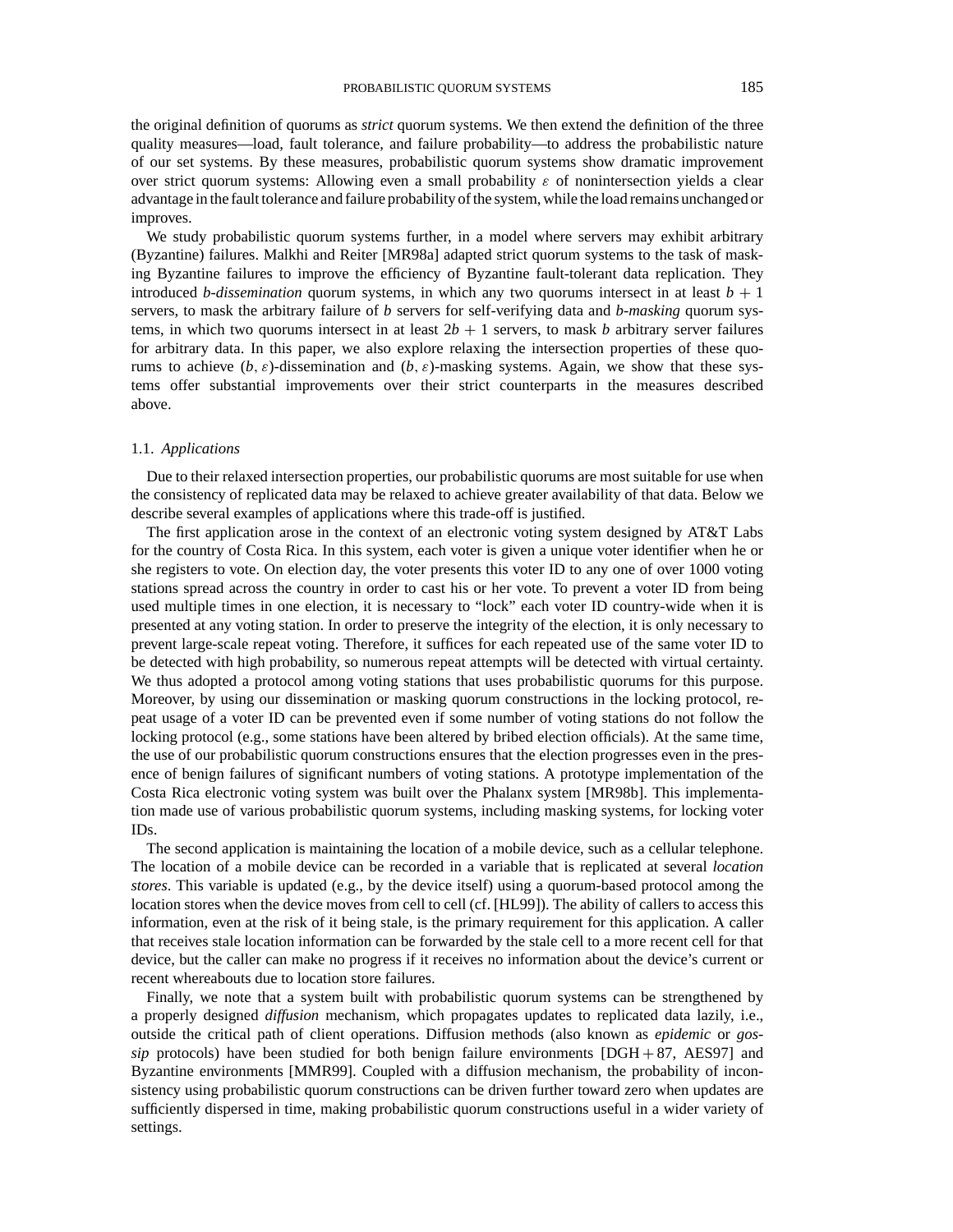## 1.2. *Related Work*

Strict quorum systems have been extensively studied and measured (cf., [Gif79, Tho79, Mae85, GB85, Her86, BG87, ET89, CAA90, AE91, NW98, PW97, PW95]). Byzantine quorum systems were introduced in [MR98a] and further studied in [MRW00, Baz97]. A preliminary version of the work in Sections 2–4 was presented in [MRW97].

Because of the possibility of inconsistency admitted by probabilistic quorum systems, they are most attractive for systems in which some level of inconsistency can be tolerated, and in particular, where the efficiency and availability gained outweigh the cost of handling such inconsistencies. Other approaches to relaxing consistency in such application domains have been proposed. For example, Hayden and Birman implemented *pbcast* [HB95], a probabilistic broadcast with relaxed reliability guarantees for building fault-tolerant distributed applications. Malkhi *et al.* [MMR97] proposed a probabilistic secure broadcast with a relaxed consistency property for securely replicating services in a very large network.

In the domain of replicated database systems, several approaches that relax the strict serializability guarantee have been proposed. The goal of these efforts has been to decrease the contention between user transactions and hence to increase the concurrency and decrease the abort rate. Krishnakumar and Bernstein [KB94] suggest *N-bounded-ignorance*, a relaxed consistency condition that permits *N* + 1 conflicting transactions to be performed concurrently. Pu and Leff [PL91] propose *epsilon-serializability*, another relaxed consistency condition, that allows query-transactions (containing read operations only) to overlap update-transactions arbitrarily and further allow content-dependent concurrently in updatetransactions, based on the semantics of their operations. Wong and Agrawal [WA92] also make use of the semantics of the data items and furthermore take into account the state of each transaction while it is executing.

Another setting in which the use of replicated variables to give probably correct results has proved to be useful is the efficient simulation of a PRAM on an asynchronous system [KPRR92, AR92]. Specifically, Kedem *et al.* [KPRR92] use replicated variables in a way that a correct copy can be reliably identified and probably exists. They then use these variables to create a global counter that processors use to determine whether they are roughly synchronized with other processors and behave appropriately if they are not. Aumann and Rabin [AR92] exhibit a clock construction in an asynchronous system with multiple processors that use a shared memory to create an object that correctly behaves as a clock with high probability. They use the clock to ensure that processors stay synchronized throughout the computation. In both cases, the protocols to read and write the replicated variables are somewhat complex due to the need to detect or mask incorrect copies.

Unlike these previous works, which are tailored to specific application requirements, in our work we strive for a general technique for replicating data with a high degree of simplicity, efficiency, and fault tolerance. Consequently, our techniques are very different from those used in these previous works.

#### 1.3. *Our Results*

We begin by defining and exploring the limits of  $\varepsilon$ -intersecting quorum systems. In particular, we show a lower bound on the load of  $\varepsilon$ -intersecting quorum systems that is within a small constant factor of the bound for strict quorum systems. Thus, ε-intersecting quorum systems cannot yield substantial improvements on the load in general. In contrast, we show that  $\varepsilon$ -intersecting quorum systems can yield substantial improvements on the load when high fault tolerance is also needed. For any  $\varepsilon$ , we provide a simple construction of an  $\varepsilon$ -intersecting quorum system that demonstrates optimal load and provide a simple construction of an *&*-intersecting quorum system that demonstrates optimal load and fault tolerance— $O(1/\sqrt{n})$  and  $\Omega(n)$ , respectively, for a system of *n* servers—thereby circumventing a trade-off between optimal load and fault tolerance inherent in strict quorum systems. In addition, our construction has failure probability better than that of any strict quorum system.

For an environment in which servers may experience Byzantine failures but servers store only *selfverifying* data, i.e., data that servers can suppress but not undetectably alter (such as digitally signed data), we investigate (*b*, ε)-*dissemination quorum systems*. We demonstrate a dramatic improvement in both the load and the fault tolerance in this setting: strict *b*-dissemination quorums systems can be constructed for  $b \leq \lfloor \frac{n-1}{3} \rfloor$  arbitrarily faulty servers, and the load of a dissemination quorum system with such resilience is at least  $\frac{2}{3}$ . Using essentially the same construction as we use to demonstrate  $\varepsilon$ -intersecting systems, we demonstrate a  $(b, \varepsilon)$ -dissemination quorum system resilient to the arbitrary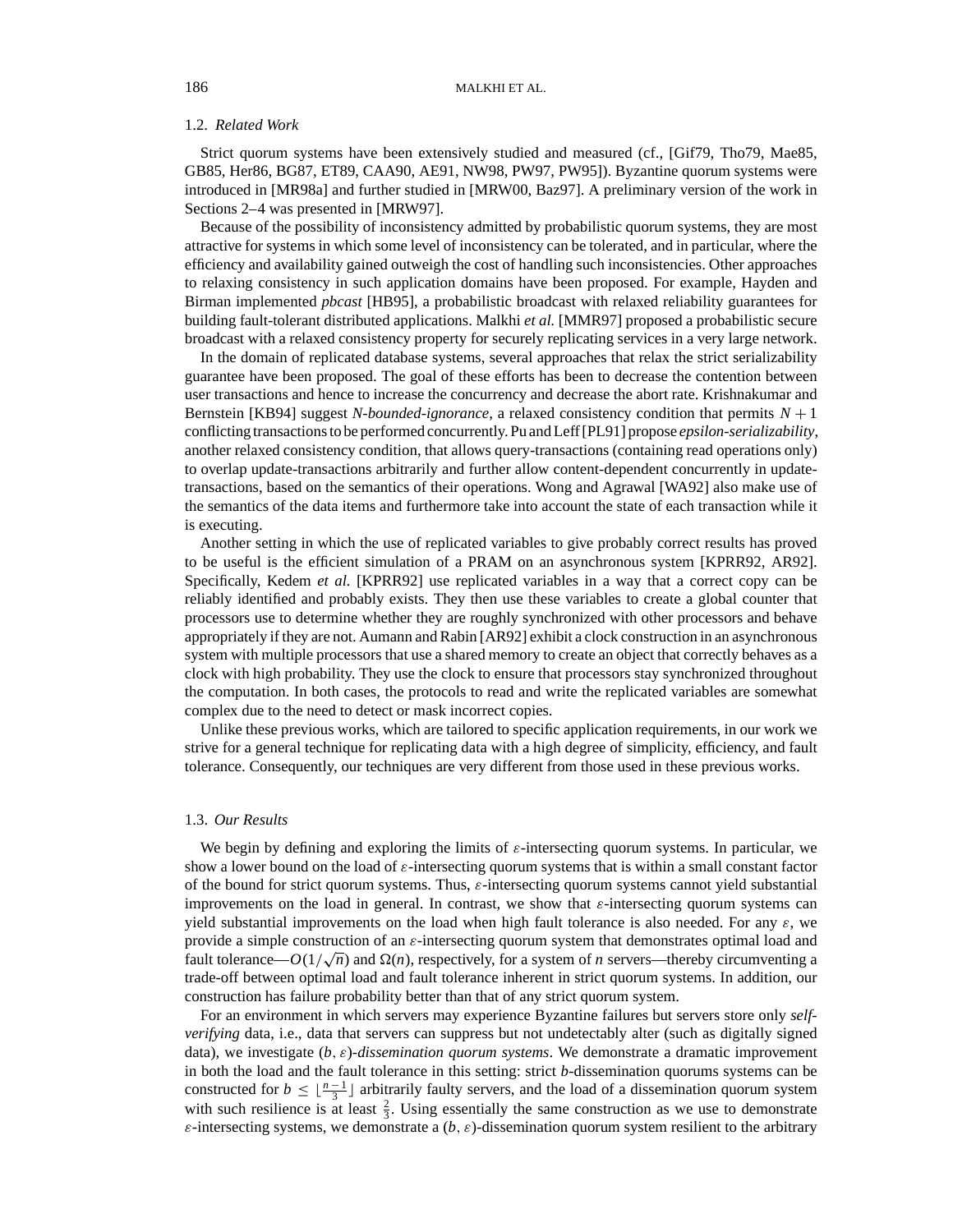Finally we define and explore (*b*, ε)-*masking quorum systems*, which can mask *b* arbitrary server failures for arbitrary forms of data. Using techniques that diverge from the previous, we derive and prove correct a general  $(b, \varepsilon)$ -masking quorum system construction that can mask any  $b < \frac{n}{2}$  Byzantine brove correct a general  $(b, \varepsilon)$ -masking quorum system construction that can mask any  $b < \frac{1}{2}$  by antimetrarily small  $\varepsilon$ . Our construction beats the  $\Omega(\sqrt{b/n})$  lower bound on the load of any strict masking system [MRW00]. For instance, we demonstrate a system that can mask up to  $b = \sqrt{n}$ Byzantine failures with a load of only  $O(n^{-0.3})$ . Moreover, we show lower bounds on the load of any  $(b, \varepsilon)$ -masking quorum system that demonstrate that our construction is asymptotically load-optimal  $(\nu, \varepsilon)$ -masking quorum system that demonstrate that our construction is asymptotically load-optimal<br>when  $b = \omega(\sqrt{n})$ .<sup>1</sup> Note that this also demonstrates that our lower bounds are tight in this case. We also show that our construction offers excellent failure probability.

The contributions of this paper can be summarized as follows:

• We initiate the study of probabilistic quorum systems and provide formal definitions for them. We extend the traditional definitions of three measures of quality—load, fault tolerance, and failure probability—to address probabilistic constructions. We define three types of probabilistic quorum systems:  $\varepsilon$ -intersecting quorum systems that tolerate benign failures only;  $(b, \varepsilon)$ -dissemination quorum systems tolerant of *b* arbitrary server failures with self-verifying data; and  $(b, \varepsilon)$ -masking quorum systems that tolerate *b* arbitrary server failures with arbitrary data. We present protocols for using any quorum system meeting our definitions to implement a replicated variable whose semantics approximate that of a multi-reader, single-writer safe variable [Lam86].

• We provide practical constructions for each class of quorum system. Our constructions have outstanding behavior in all measures: they have higher fault tolerance than strict ones; they achieve better failure probability, and in particular, can achieve vanishingly small failure probability even when the individual component failure probability is more than 1/2, thus beating the failure probability of any strict quorum system; and they maintain these properties simultaneously with optimal load. For Byzantine environments, our probabilistic dissemination and masking constructions can also beat the general lower bound on the load of their strict counterparts.

• We show lower bounds on the load of each type of probabilistic quorum system that demonstrate the load-optimality of our constructions.

The rest of this paper is structured as follows. In Section 2, we present the definitions of strict quorum systems and of the various traditional quality measures. Section 3 defines  $\varepsilon$ -intersecting quorum systems and extends the traditional quality measures to the probabilistic setting, proves a lower bound on the load of any ε-intersecting quorum system, and presents a construction exhibiting very good load, fault tolerance, and failure probability. Section 4 introduces  $(b, \varepsilon)$ -dissemination quorum systems and provides a construction tolerant of the Byzantine failure of any constant fraction of the servers. In Section 5, we define  $(b, \varepsilon)$ -masking quorum systems, present a lower bound on the load of any such system, and present a probabilistic masking quorum system construction. We demonstrate the advantages of our techniques for particular system sizes in Section 6 and conclude in Section 7.

# 2. STRICT QUORUM SYSTEMS

In this section, we give a brief review of strict quorum systems. We assume a *universe U* of servers,  $|U| = n$ , and a distinct set of clients. Servers that obey their specifications are *correct*. A (Byzantine) *faulty* server, however, may deviate from its specification arbitrarily. When working with Byzantine failures, we assume that up to *b* servers may exhibit Byzantine failures. At times we restrict our attention to *crash* failures only, where a server fails by simply halting; we will be explicit when we do so. Throughout this paper we assume that clients behave according to their specifications.

DEFINITION 2.1. A *set system*  $Q$  over a universe  $U$  is a set of subsets of  $U$ .

 $\frac{1}{\omega}$  is the little-oh analog of  $\Omega$ , namely  $f(n) = \omega(g(n))$  if  $f(n)/g(n) \to \infty$  as  $n \to \infty$ .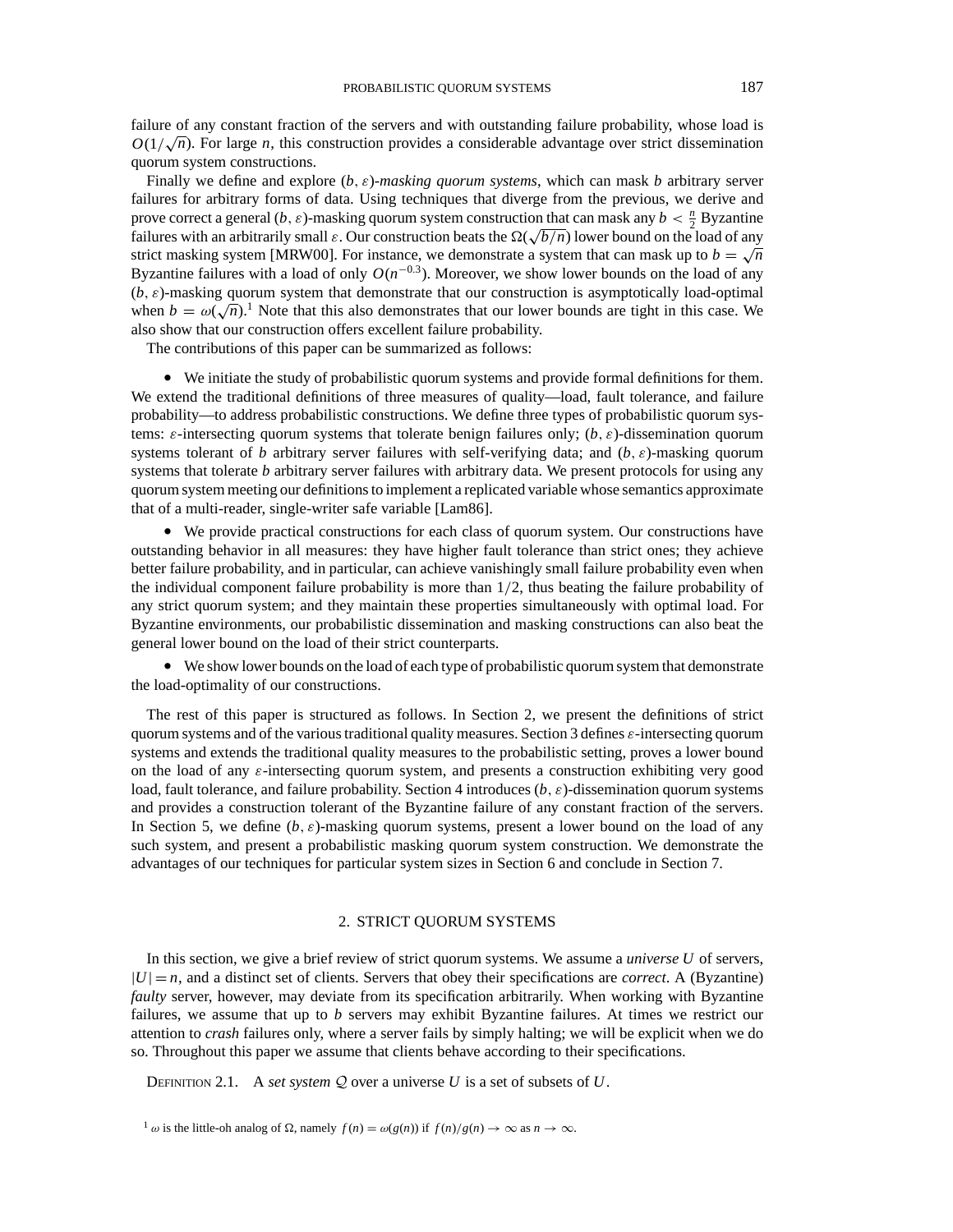DEFINITION 2.2. A (*strict*) *quorum system*  $Q$  over a universe U is a set system over U such that for every *Q*,  $Q' \in \mathcal{Q}$ ,  $Q \cap Q' \neq \emptyset$ . Each  $Q \in \mathcal{Q}$  is called a quorum.

Intuitively, because every two quorums intersect, when a client reads the replicated data, it is sure to receive the last written value from some server, namely the one that is both in its read quorum and in the last write quorum. In a typical access protocol in which values are written with timestamps, the reader can detect the most up-to-date value as the one with the highest associated timestamp.

*Remark.* In the domain of replicated database systems, it is common to differentiate between the collection of read-quorums  $R$  and the collection of write-quorums W [BHG87]. The intersection requirement is then  $R \cap W \neq \emptyset$  and  $W \cap W' \neq \emptyset$  for all  $R \in \mathcal{R}$  and  $W, W' \in \mathcal{W}$ . For simplicity we shall not make the distinction between the two types of quorums.

Traditionally, three measures were defined to assess the quality of quorum systems: the load, the fault tolerance, and the failure probability of the system.

# 2.1. *Load*

Clients pick quorums to access in accordance with some access strategy, which defines the likelihood that a quorum is chosen for any given access.

DEFINITION 2.3. An access strategy (or simply a *strategy*) w for a set system Q specifies a probability distribution on the elements of *Q*. That is,  $w: Q \to [0, 1]$  satisfies  $\sum_{Q \in Q} w(Q) = 1$ .

The load of a quorum system, defined by Naor and Wool [NW98], captures the probability of accessing the busiest server. Load is a measure of efficiency. All other things being equal, systems with lower load can process more requests than those with higher load.

DEFINITION 2.4. Let w be a strategy for a set system  $Q = \{Q_1, \ldots, Q_m\}$  over a universe U. For a server  $u \in U$ , the load induced by w on *u* is  $l_w(u) = \sum_{Q_i \ni u} w(Q_i)$ . The load induced by a strategy w on Q is  $L_w(Q) = \max_{u \in U} \{l_w(u)\}\$ . The load of Q is  $L(Q) = \min_w \{L_w(Q)\}\$ , where the minimum is taken over all strategies.

It is known that for any quorum system Q over *n* servers,  $L(Q) \ge \max\{\frac{1}{c(Q)}, \frac{c(Q)}{n}\}\$  where  $c(Q)$  is the size of the smallest quorum in  $Q$  [NW98]. In particular, this implies that for any quorum system  $Q, L(Q) \geq 1/\sqrt{n}$ .

We note that load is a best case definition. The load of the quorum system will be achieved only if an optimal access strategy is used and only in the case that no failures occur. A strength of this definition is that load is a property of a quorum system and not of the protocol using it. A comparison of the definition of load to other seemingly plausible definitions is given in [NW98]. Finding a live quorum in case of failures is an active research topic, e.g., [PW96, Baz96, Baz99]. Although this topic is outside the scope of our paper, we note that it would be straightforward to apply the techniques of those papers to our constructions.

## 2.2. *Fault Tolerance*

Fault tolerance and failure probability capture the resilience of the system to crash failures. The fault tolerance of a quorum system  $Q$  is the size of the smallest set of servers that intersects all quorums in Q.

DEFINITION 2.5. For a set system  $Q = \{Q_1, \ldots, Q_m\}$ , define  $S = \{S : S \cap Q_i \neq \emptyset \}$  for all  $1 \leq i \leq m\}$ . Then the fault tolerance of  $Q$  is  $A(Q) = \min_{S \in \mathcal{S}} |S|$ .

Thus, a quorum system  $Q$  is resilient to the failure of any set of  $A(Q) - 1$  or fewer servers. In particular, the failure of at least *A*(Q) servers is necessary to disable every quorum in the system, and some particular set of  $A(Q)$  failures can in fact disable them all.

Moreover, the intersection property implies that the failure of any full quorum in  $Q$  will disable all quorums (i.e.,  $A(Q) \leq c(Q)$ ), and so by the aforementioned lower bound on load,  $A(Q) \leq nL(Q)$ . Therefore, there is a trade-off between load and fault tolerance in strict quorum systems, and in particular,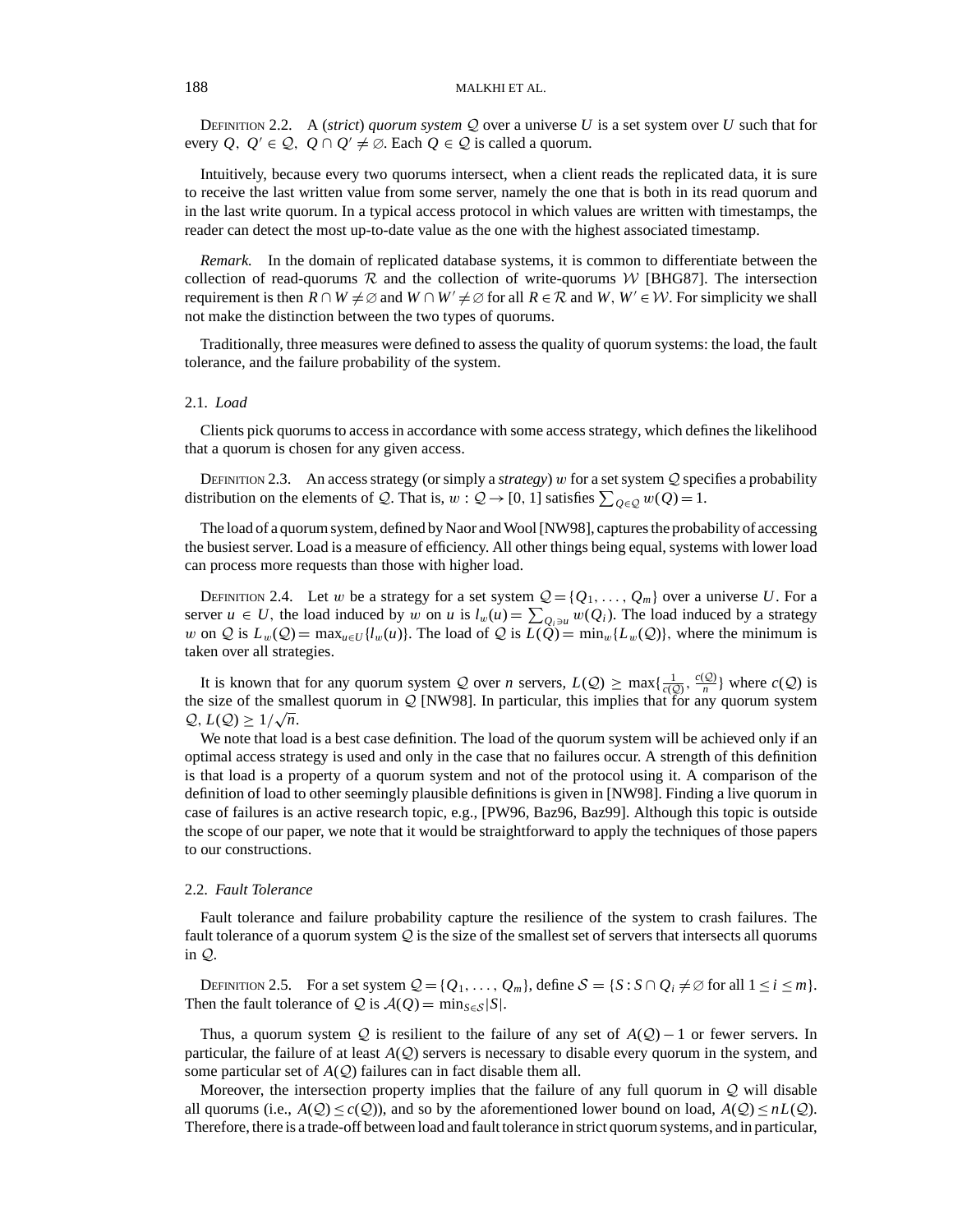# PROBABILISTIC QUORUM SYSTEMS 189

#### TABLE I

Bounds on the Load and Resilience of Different Quorum System Types

|             | Strict        | $b$ -disseminating              | $b$ -masking                    |  |
|-------------|---------------|---------------------------------|---------------------------------|--|
| $L(Q) \geq$ | $\frac{1}{n}$ | $\frac{b+1}{n}$                 | $\frac{2b+1}{n}$                |  |
| b<          | N/A           | $\lfloor \frac{n-1}{3} \rfloor$ | $\lfloor \frac{n-1}{4} \rfloor$ |  |

it follows that any strict quorum system with optimal load of  $\Theta(1/\sqrt{n})$  has fault tolerance of (only)  $O(\sqrt{n})$ .

#### 2.3. *Failure Probability*

The failure probability of a quorum system is the probability that the system is disabled when individual servers crash independently with a fixed probability.

DEFINITION 2.6. The failure probability  $F_p(Q)$  of Q is the probability that every  $Q \in Q$  contains at least one crashed server, under the assumption that each server in *U* crashes independently with probability *p*.

A strict quorum system Q has a "good" failure probability if  $\lim_{n\to\infty} F_p(Q) = 0$  when  $p < \frac{1}{2}$  [PW95]. When  $p \ge \frac{1}{2}$  then  $F_p(Q) \ge p \ge \frac{1}{2}$  for strict quorum systems, and typically  $F_p(Q) \to 1$  when  $p > \frac{1}{2}$ .

### 2.4. *Byzantine Systems*

As discussed in Section 1, quorum systems are generally insufficient to guarantee consistency in case of Byzantine server failures. Malkhi and Reiter extended quorum systems to handle Byzantine failures [MR98a]: a *b*-dissemination quorum system increases quorum overlap to  $b + 1$  servers, which suffices to mask faulty server behavior for self-verifying data; a *b*-masking quorum system further increases quorum overlap to  $2b + 1$  servers, masking faulty server behavior for any type of data.<sup>2</sup>

DEFINITION 2.7. Let  $Q$  be a set system. Then

- $Q$  is a *b*-dissemination quorum system if  $A(Q) > b$  and  $|Q \cap Q'| \ge b + 1$  for every  $Q, Q' \in Q$ .
- $Q$  is a *b*-masking quorum system if  $A(Q) > b$  and  $|Q \cap Q'| \ge 2b + 1$  for every  $Q, Q' \in Q$ .

For example, if a *b*-masking quorum system is used, then when a client performs a read operation at some quorum  $Q$ , the value written in the last preceding write operation, say to  $Q'$ , is returned by at least  $b+1$  correct servers, namely servers in the set  $(Q \cap Q')\$  where *B* is the set of faulty servers. Any other returned value is either an old value, which can be detected by its earlier timestamp, or a "made-up" value returned only by servers in *B*. So, if the client discards any values that were returned by *b* or fewer servers, and then chooses from the remaining values the one with the most recent timestamp, then the client is guaranteed to obtain the correct value [MR98a].

There are known lower bounds on the load of strict, *b*-dissemination, and *b*-masking quorum systems and upper bounds on the attainable resilience for each system type [NW98, MR98a, MRW00]. In Table 1 we summarize these bounds concisely.

## 3. ε-INTERSECTING QUORUM SYSTEMS

In this section, we introduce probabilistic quorum systems and their properties. We first formally define ε-intersecting quorum systems and show a protocol for using them. Next, we extend the definition of the three quality measures to account for the probabilistic nature of our systems. We then prove a lower bound on the load of  $\varepsilon$ -intersecting quorum systems, which shows that their relaxed consistency

<sup>2</sup> The original definition of [MR98a] allows more general failure configurations than we do here. The simplified definition presented here suffices for our purposes.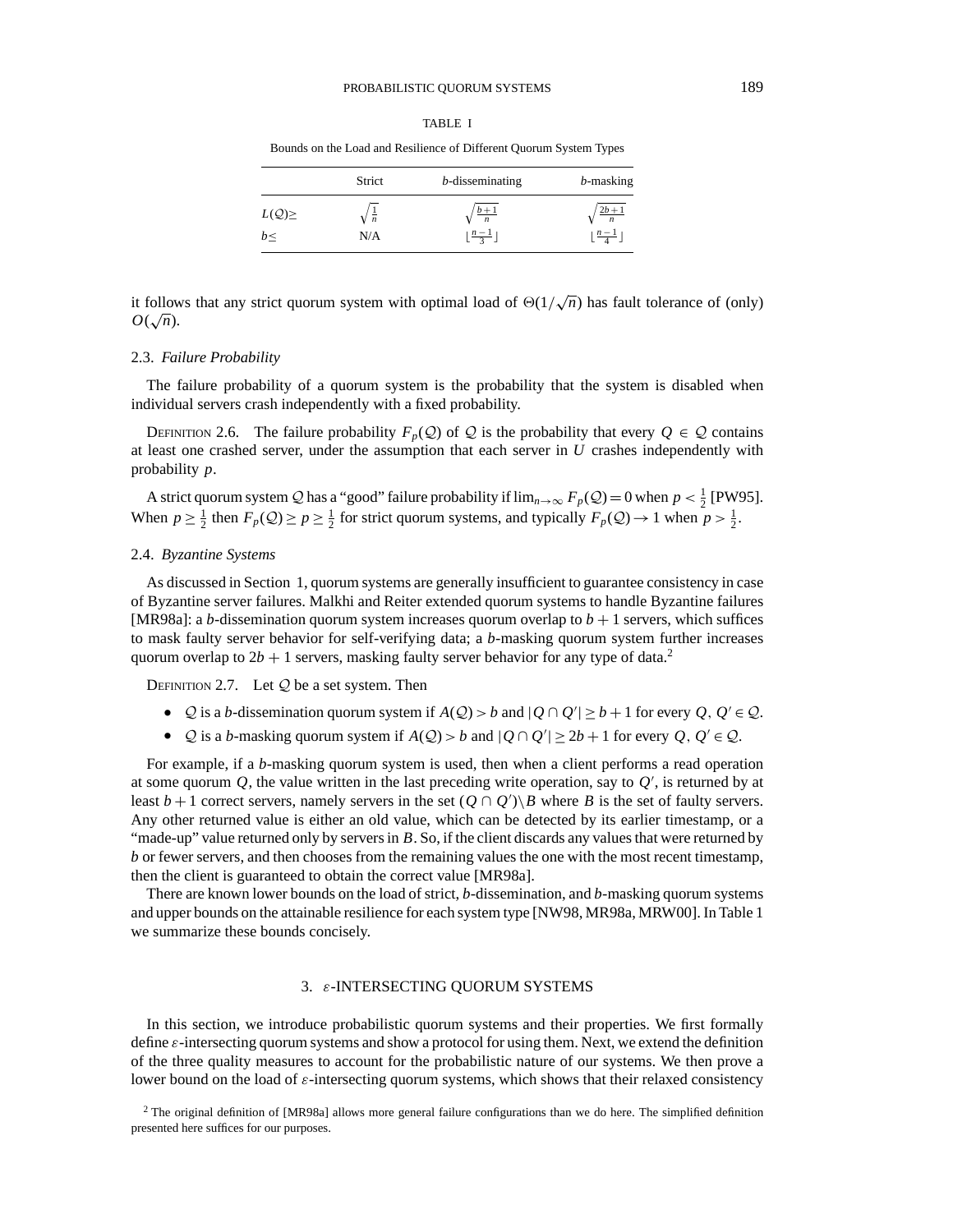cannot yield substantial improvements on the load in general. Finally, we show that  $\varepsilon$ -intersecting quorums are not subject to the load–fault tolerance trade-off, by demonstrating a construction over a quorums are not subject to the load-latit tolerance trade-on, by demonstrating a construction over a<br>universe of *n* servers that has a load of  $\Theta(1/\sqrt{n})$  and fault tolerance of  $\Theta(n)$ , for which  $\varepsilon$  vanishes as *n* grows. We show that our construction has exceptionally good failure probability for essentially limitless component failure probabilities, for appropriate system sizes. The failure probability of our construction is provably better than that of any strict quorum system.

# 3.1. *Definitions and Usage of* ε*-Intersecting Quorum Systems*

We begin by defining  $\varepsilon$ -intersecting quorum systems. Q is an  $\varepsilon$ -intersecting quorum system if the total access probability of pairs of intersecting quorums is at least  $1 - \varepsilon$ . Formally, we have the following.

DEFINITION 3.1. Let Q be a set system, let w be an access strategy for Q, and let  $0 < \varepsilon < 1$  be given. The tuple  $\langle Q, w \rangle$  is an *ε*-*intersecting quorum system* if  $\mathbb{P}(Q \cap Q' \neq \emptyset) \geq 1 - \varepsilon$ , where the probability is taken with respect to the strategy  $w$ .

Abusing terminology slightly, we still call elements of Q quorums.

To demonstrate the utility of this definition, we now show a simple protocol which borrows from the protocols of Gifford [Gif79] and Thomas [Tho79] for accessing replicated data by a single writer and multiple readers, but with the distinction that it uses an  $\varepsilon$ -intersecting quorum system. Each server stores a copy of the replicated variable *x* and an associated timestamp value *t* that will be updated by clients. Write and read operations proceed as follows:

*Write:* For a client to write the value  $v$  to  $x$ , it

- 1. chooses a quorum *Q* according to the strategy w,
- 2. chooses a timestamp *t* greater than any timestamp it has chosen in the past, and
- 3. updates *x* and the associated timestamp at each server in *Q* to v and *t*, respectively.

*Read.* For a client to read *x*, it

- 1. chooses a quorum  $Q$  according to the strategy  $w$ ,
- 2. queries each server in *Q* to obtain a set of value–timestamp pairs  $V = \{v_u, t_u\}_{u \in O}$ ,
- 3. chooses the pair  $\langle v, t \rangle$  in *V* with the highest timestamp, and
- 4. chooses  $v$  as the result of the read operation.

We are aware of no standard definition of variable semantics that can be used to prove correctness of the above protocol, due to the possibility (albeit small) that a read quorum does not intersect the most recent write quorum. The following theorem nevertheless clarifies its utility, showing that the protocol approximates a *multi-reader, single-writer, safe variable* [Lam86]. Safe variables are but one example of useful shared data abstractions implemented using probabilistic quorums; other replicated data objects can be constructed either using probabilistic quorum systems directly (e.g., locks [MR98b]) or using variables for building blocks (e.g., atomic variables, borrowing from the techniques of [Lam86, IS92]).

THEOREM 3.2. *Consider a multi-reader*, *single-writer variable replicated using the above access protocol with an* ε*-intersecting quorum system. If a read operation is not concurrent with any write operation and only crash failures occur*, *then with probability at least* 1 − ε *the read returns the value written by the last preceding write operation.*

*Proof.* Consider the last write operation prior to the read operation. Since there is only one writer, it follows by the specification of the write protocol that it has the highest timestamp of any write operation that precedes the read. Moreover, with probability at least  $1 - \varepsilon$ , the quorum *Q'* picked in this write operation and the quorum *Q* picked in the current read operation satisfy  $Q \cap Q' \neq \emptyset$ . So, with probability at least  $1 - \varepsilon$ , this value–timestamp pair appears in *V* and thus the correct value will be returned by the read.

*Remark.* The definition of an  $\varepsilon$ -intersecting quorum system contains an access strategy, which is chosen to achieve the desired bound  $\varepsilon$  on nonintersection between two quorums chosen according to the strategy. Other access strategies on the same set system may fail to achieve the same intersection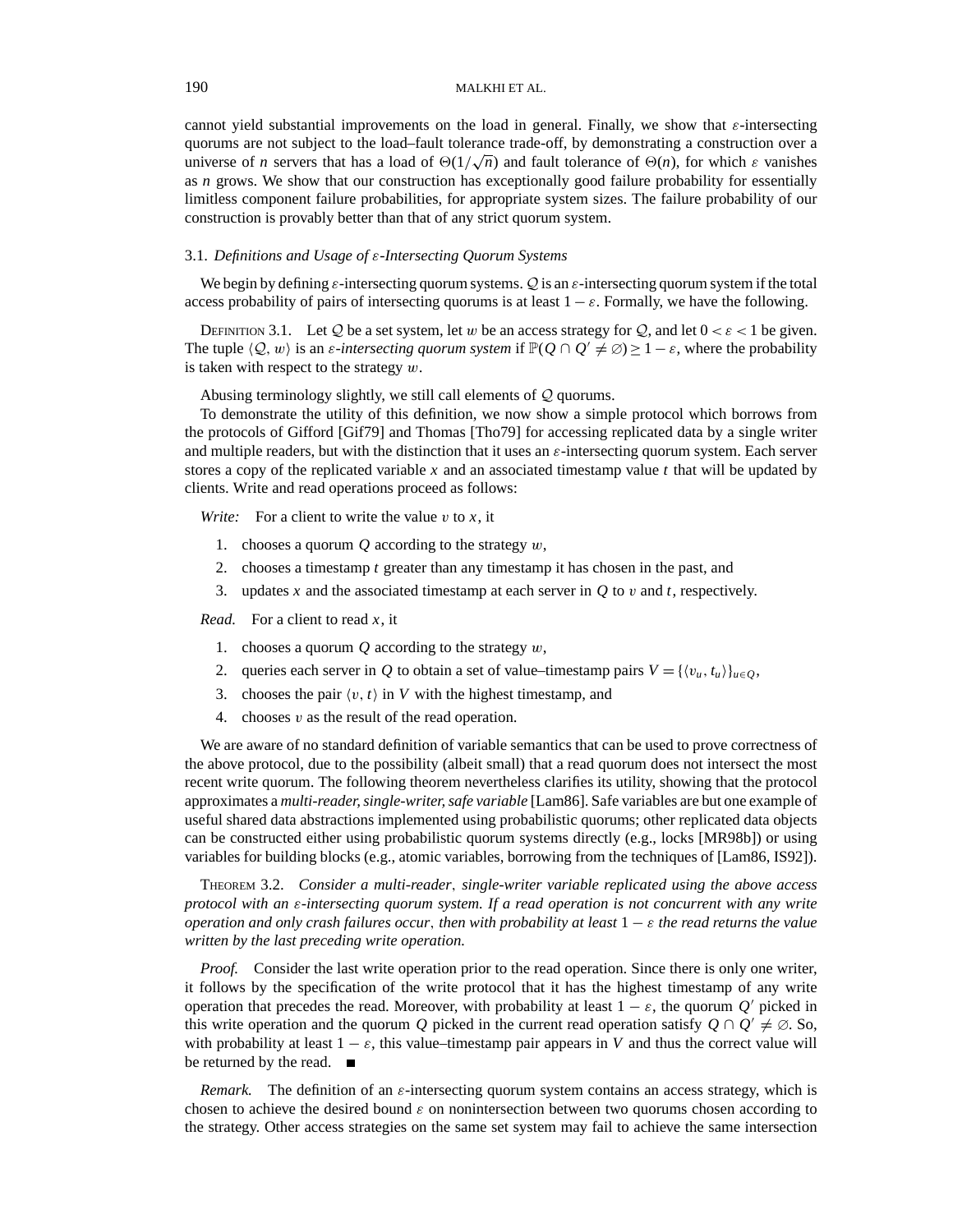guarantee, as can be trivially demonstrated by a strategy that chooses each of two nonintersecting quorums with probability 1/2. Thus, for an  $\varepsilon$ -intersecting quorum system to obtain the advertised probability of intersection when used in a protocol, the specified access strategy must be enforced.

## 3.2. *Measures of Quality*

We now turn to adapting the various measures of quorum systems defined in Section 2 to probabilistic quorum systems. The definition of load carries over immediately.

DEFINITION 3.3. Let  $(Q, w)$  be an *ε*-intersecting quorum system. Then the load of  $\langle Q, w \rangle$  is  $L(\langle \mathcal{Q}, w \rangle) = L_w(\mathcal{Q}).$ 

However, the definitions of fault tolerance and failure probability, as formulated for strict quorum systems, are unsatisfactory in a probabilistic setting. To demonstrate this, we show how to convert any  $\varepsilon$ -intersecting quorum system  $\langle \mathcal{Q}, w \rangle$  into a new system  $\langle \mathcal{Q}', w' \rangle$  which has essentially the same consistency guarantee  $1 - \varepsilon$  but with an artificially inflated fault tolerance. The set system  $Q'$  is created by simply adding every possible singleton set as a quorum:  $Q' = Q \cup \{\{u_1\}, \ldots, \{u_n\}\}\$ . For any  $\gamma \ll \varepsilon$ , the strategy w' is defined by  $w'(Q) = (1 - \gamma)w(Q)$  for all  $Q \in \mathcal{Q}$ , and  $w'(w_i) = \gamma/n$  for all the singletons. Since the singleton quorums  $\{u_i\}$  are used with such low probability, it is easy to see that  $\langle Q', w' \rangle$  is  $\varepsilon'$ -intersecting, with  $\varepsilon' \approx \varepsilon$ . However, the only way to disable all the quorums of  $\mathcal{Q}'$  is to have all the servers crash, so  $A(Q') = n$ . Likewise, the failure probability of  $Q'$  is unreasonably good: according to Definition 2.6,  $F_p(Q') = p^n$ .

The problem with naively using Definitions 2.5 and 2.6 is that they allow the fault tolerance to be derived from quorums that intersect few other quorums and are hardly ever used by the strategy. Any reasonable definition of fault tolerance for probabilistic quorum systems should require that the fault tolerance be derived from those quorums that intersect other quorums with high probability. To make this intuition precise, we need the following technical definition and lemma, leading to Definitions 3.7 and 3.8.

From here on, all probabilities and expectations are taken with respect to the strategy  $w$ , unless explicitly denoted otherwise.

DEFINITION 3.4. Let  $\langle Q, w \rangle$  be an *ε*-intersecting quorum system, and let  $0 \le \delta \le 1$  be given. The set of  $\delta$ -*high quality quorums* of  $\langle \mathcal{Q}, w \rangle$  is

$$
\mathcal{R} = \{ Q \in \mathcal{Q} : \mathbb{P}(Q \cap Q' \neq \emptyset) \geq 1 - \delta \},\
$$

where  $Q' \in \mathcal{Q}$  is chosen according to w.

The following lemma shows that in an  $\varepsilon$ -intersecting quorum system, most of the weight lies on the δ-high quality quorums.

LEMMA 3.5.  $\mathbb{P}(Q \in \mathcal{R}) \geq 1 - \frac{\varepsilon}{\delta}$ .

*Proof.* From Definition 3.1,

$$
\varepsilon \geq \mathbb{P}(\mathcal{Q} \cap \mathcal{Q}' = \varnothing) = \sum_{\mathcal{Q} \in \mathcal{Q}} w(\mathcal{Q}) \sum_{\mathcal{Q}' : \mathcal{Q} \cap \mathcal{Q}' = \varnothing} w(\mathcal{Q}') \geq \sum_{\mathcal{Q} \notin \mathcal{R}} w(\mathcal{Q}) \sum_{\mathcal{Q}' : \mathcal{Q} \cap \mathcal{Q}' = \varnothing} w(\mathcal{Q}').
$$

For any fixed  $Q \notin \mathcal{R}$ ,  $\sum_{Q': Q \cap Q' = \emptyset} w(Q') = \mathbb{P}(Q \cap Q' = \emptyset) > \delta$  by Definition 3.4. Thus,

$$
\frac{\varepsilon}{\delta} \ge \sum_{Q \notin \mathcal{R}} w(Q) = 1 - \mathbb{P}(Q \in \mathcal{R}).
$$

Consequently, by choosing  $\delta$  so that both  $\delta$  and  $\varepsilon/\delta$  are small, the  $\delta$ -high quality quorums are high quality in two respects: they intersect other chosen quorums with high probability (by definition) and they constitute the quorums that are selected with high probability (by Lemma 3.5). A reasonable choice of  $\delta$  to render both  $\delta$  and  $\varepsilon/\delta$  small when  $\varepsilon$  is small is  $\delta = \sqrt{\varepsilon}$ . Henceforth, we adopt this convention and refer to the  $\sqrt{\varepsilon}$ -high quality quorums as simply the high quality quorums: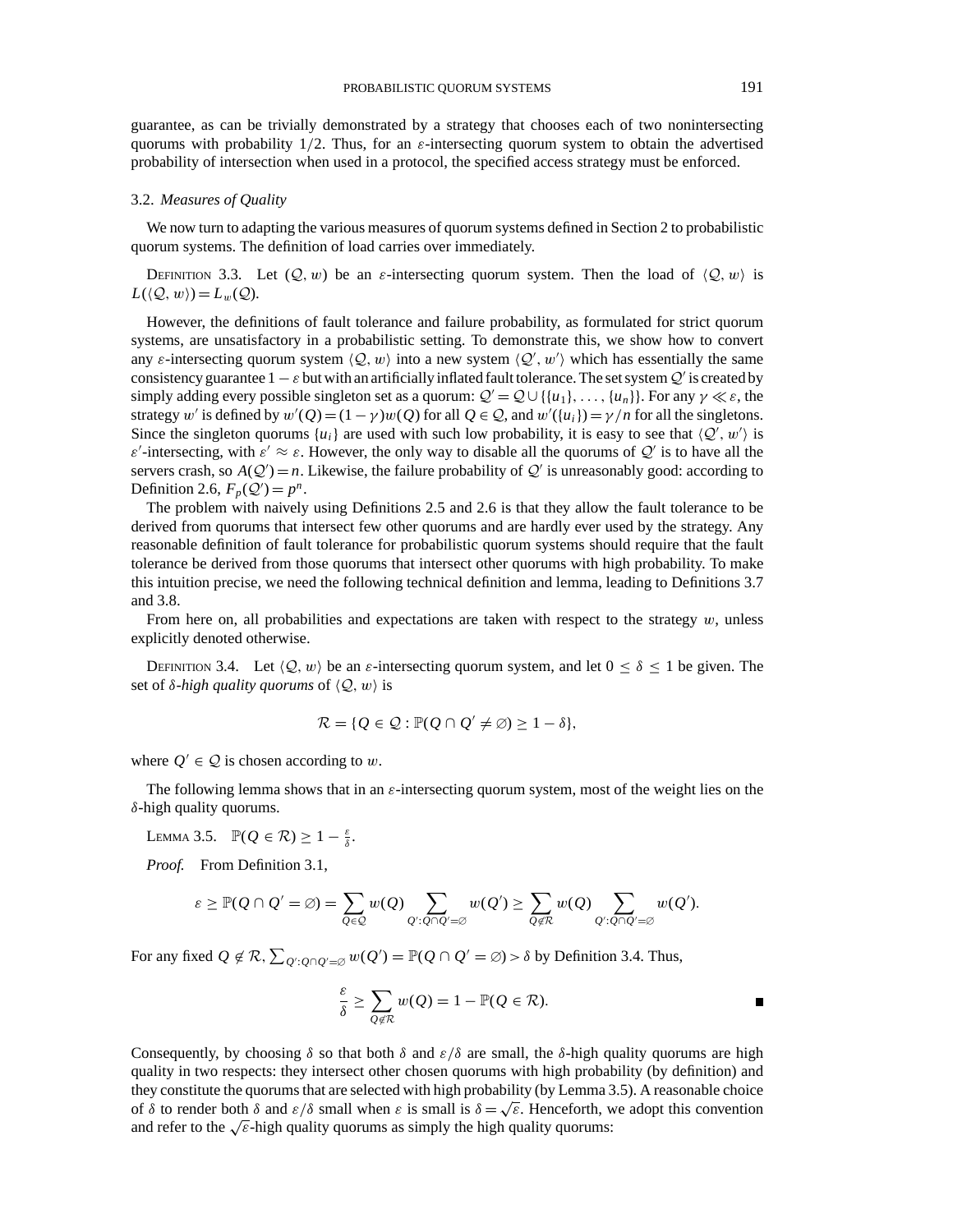DEFINITION 3.6. Let  $\langle Q, w \rangle$  be an  $\varepsilon$ -intersecting quorum system. Then the *high quality quorums* of  $\langle Q, w \rangle$  are the  $\sqrt{\varepsilon}$ -high quality quorums of  $\langle Q, w \rangle$ .

We are now prepared to state our definitions for fault tolerance and failure probability. The difference between these definitions and Definitions 2.5 and 2.6 is that here we consider the system to be disabled if all the high quality quorums are hit.

DEFINITION 3.7. Let  $\langle Q, w \rangle$  be an *ε*-intersecting quorum system. Let R be the set of high quality quorums of  $\langle Q, w \rangle$ , and let  $S = \{S : S \cap Q \neq \emptyset \}$  for all  $Q \in \mathcal{R}\}$ . Then the fault tolerance  $A(\langle Q, w \rangle)$  is  $\min_{S \in S} |S|$ .

DEFINITION 3.8. Let  $\langle Q, w \rangle$  be an  $\varepsilon$ -intersecting quorum system, and let R be the set of high quality quorums of  $\langle Q, w \rangle$ . The failure probability *F<sub>p</sub>*( $\langle Q, w \rangle$ ) is the probability that every  $Q \in \mathcal{R}$  contains at least one crashed server, under the assumption that each server in *U* crashes independently with probability *p*.

These definitions are consistent with Definitions 2.5 and 2.6 for strict quorum systems: In any strict quorum system  $Q$ , all the quorums are high quality quorums by definition, irrespective of the access strategy used. Hence,  $A(\langle Q, w \rangle) = A(Q)$  for all strategies w. For a probabilistic quorum system  $\langle Q, w \rangle$ ,  $A(\langle Q, w \rangle) \le A(Q)$  and  $F_p(\langle Q, w \rangle) \ge F_p(Q)$ , which stands to reason since  $A(\langle Q, w \rangle)$  and  $F_p(\langle Q, w \rangle)$ depend on w. The reader can verify that unlike the strict  $A(Q)$  and  $F_p(Q)$ , the probabilistic measures  $A(\langle Q, w \rangle)$  and  $F_p(\langle Q, w \rangle)$  cannot be artificially inflated by adding hidden servers and quorums.

# 3.3. *A Lower Bound on the Load*

In this section we state and prove a lower bound on the load of  $\varepsilon$ -intersecting quorum systems. This lower bound is close to the lower bound for strict quorum systems and thus indicates that we should not look to  $\varepsilon$ -intersecting quorums as a technique to circumvent the lower bound for strict ones.

THEOREM 3.9. Let  $\langle Q, w \rangle$  be a  $\varepsilon$ -intersecting quorum system, and let the random variable  $|Q|$  be *the size of a quorum chosen according to* w*. Then*

$$
L(\langle \mathcal{Q}, w \rangle) \ge \max \left\{ \frac{\mathbb{E}[|\mathcal{Q}|]}{n}, \frac{(1-\sqrt{\varepsilon})^2}{\mathbb{E}[|\mathcal{Q}|]} \right\}.
$$

Theorem 3.9 is similar to the bounds shown in [NW98] for strict quorum systems. The main differences are that here we have a specific strategy  $w$  so we can work with the expected quorum size (rather than the minimal quorum size) and that we need to account for the small probability of quorums not intersecting each other. We prove Theorem 3.9 via the following two lemmas.

LEMMA 3.10. *Let*  $Q$  *be a set system and let w be a strategy for*  $Q$ *. Then*  $L_w(Q) \ge \frac{\mathbb{E}(|Q|)}{n}$ *.* 

*Proof.* By summing the total load induced by w on all the elements of U we obtain

$$
n \cdot L_w(\mathcal{Q}) \ge \sum_{u \in U} l_w(u) = \sum_{u \in U} \sum_{Q \ni u} w(Q) = \sum_{Q \in \mathcal{Q}} w(Q) |Q| = \mathbb{E}[|Q|].
$$

LEMMA 3.11. *Let*  $\langle Q, w \rangle$  *and*  $|Q|$  *be as in Theorem 3.9. Then*  $L_w(Q) \ge (1 - \sqrt{\varepsilon})^2 / \mathbb{E}[|Q|]$ *.* 

*Proof.* Let R be the high quality system associated with  $\langle Q, w \rangle$  (as in Definition 3.4 with  $\delta = \sqrt{\varepsilon}$ ). Define a restricted strategy  $w_r$  over  $Q$  by

$$
w_r(Q') = \begin{cases} w(Q')/\mathbb{P}(Q \in \mathcal{R}), & \text{if } Q' \in \mathcal{R}, \\ 0, & \text{otherwise.} \end{cases}
$$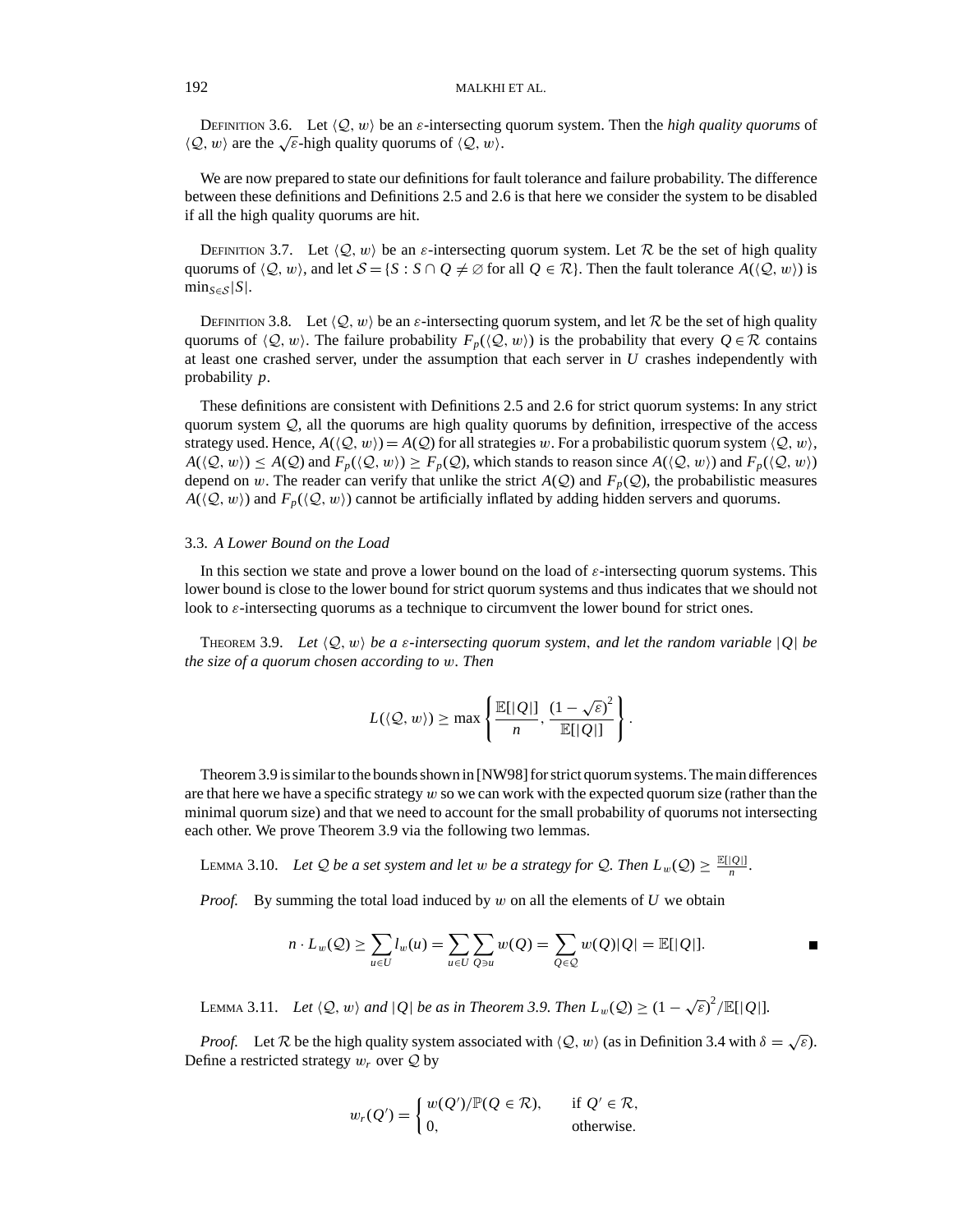The expected chosen quorum size with respect to  $w_r$  obeys

$$
\mathbb{E}_{w_r}[|Q|] = \sum_{Q' \in \mathcal{Q}} w_r(Q') \cdot |Q'| = \sum_{Q' \in \mathcal{R}} \frac{w(Q')}{\mathbb{P}(Q \in \mathcal{R})} |Q'| \leq \frac{1}{\mathbb{P}(Q \in \mathcal{R})} \sum_{Q' \in \mathcal{Q}} w(Q') \cdot |Q'| = \frac{\mathbb{E}[|Q|]}{\mathbb{P}(Q \in \mathcal{R})},
$$

and hence by Lemma 3.5,

$$
\mathbb{E}[|Q|] \ge (1 - \sqrt{\varepsilon}) \mathbb{E}_{w_r}[|Q|]. \tag{1}
$$

Now fix some  $\hat{Q} \in \mathcal{R}$  with  $|\hat{Q}| \leq \mathbb{E}_{w_r}[|Q|]$ . (Such a set must exist by the definition of  $\mathbb{E}_{w_r}$ .) Summing the load induced by w on the elements of  $\hat{Q}$  we have

$$
|\hat{Q}| \cdot L_w(\mathcal{Q}) \ge \sum_{u \in \hat{Q}} l_w(u) = \sum_{u \in \hat{Q}} \sum_{Q \ni u} w(Q) = \sum_{Q \in \mathcal{Q}} w(Q) |Q \cap \hat{Q}|
$$
  
 
$$
\ge \sum_{Q: Q \cap \hat{Q} \ne \emptyset} w(Q) = \mathbb{P}(Q \cap \hat{Q} \ne \emptyset) \ge 1 - \sqrt{\varepsilon}
$$
 (2)

by definition since  $\hat{Q} \in \mathcal{R}$ . Now by (2), (1), and the definition of  $\hat{Q}$ , we get

$$
L_w(Q) \ge \frac{1-\sqrt{\varepsilon}}{|\hat{Q}|} \ge \frac{1-\sqrt{\varepsilon}}{\mathbb{E}_{w_r}[|Q|]} \ge \frac{(1-\sqrt{\varepsilon})^2}{\mathbb{E}[|Q|]}.
$$

Theorem 3.9 follows directly from Lemmas 3.10 and 3.11.

COROLLARY 3.12. 
$$
L(\langle Q, w \rangle) \ge \frac{(1-\sqrt{\varepsilon})}{\sqrt{n}}
$$
.

*Proof.* Immediate from Theorem 3.9. ■

#### 3.4. *An* ε*-Intersecting Quorum System Construction*

We now demonstrate an  $\varepsilon$ -intersecting quorum system  $\langle Q, w \rangle$  with  $O(1/\sqrt{n})$  load and  $\Omega(n)$  fault tolerance that meets any required  $\varepsilon$  for sufficiently large *n*. The construction is very simple: Given a tolerance that meets any required  $\varepsilon$  for sufficiently large *n*. The construction is very simple: Given a universe of *n* servers, the quorums are all the sets of size  $\ell\sqrt{n}$ ; the strategy chooses a quorum uniformly at random. The constant  $\ell$  is chosen to make  $\varepsilon$  sufficiently small. Intuitively, it is easy to see that this should work—the expected, and most probable, size of the intersection of two such quorums is  $\ell^2$ , so by making  $\ell$  sufficiently large, it should be possible to reduce the probability  $\varepsilon$  that the intersection of two quorums is empty to any desired level. This is similar to the well-known birthday paradox (see [CLR89]): Given two quorums, the probability that any given element in one quorum is also in the second quorum is quite small  $(\frac{\ell}{\sqrt{n}})$ , but the probability that some element appears in both quorums is quite high (at least  $1 - e^{-\ell^2}$ , as we prove below).

DEFINITION 3.13. Let *U* be a universe of size *n*. Then  $R(n, q)$  is the system  $\langle Q, w \rangle$  defined by  $Q = \{Q \subseteq U : |Q| = q\}$  with the uniform strategy  $w(Q) = \frac{1}{|Q|}$  for all quorums  $Q \in Q$ .

We consider  $R(n, \ell \sqrt{n})$  and show that the probability of choosing at random two quorums that do not intersect can be made sufficiently small by appropriate choice of  $\ell$ . We use the following combinatorial fact.

PROPOSITION 3.14. For integers n, c, and i,  $\binom{n-c}{c-i}\binom{n}{c} \leq \left(\frac{c}{n}\right)^i \left(\frac{n-c}{n-i}\right)^{c-i}$ .

LEMMA 3.15. Let Q and Q' be quorums of size  $\ell \sqrt{n}$  each chosen uniformly at random. Then  $\mathbb{P}(Q \cap Q' = \emptyset) < e^{-\ell^2}.$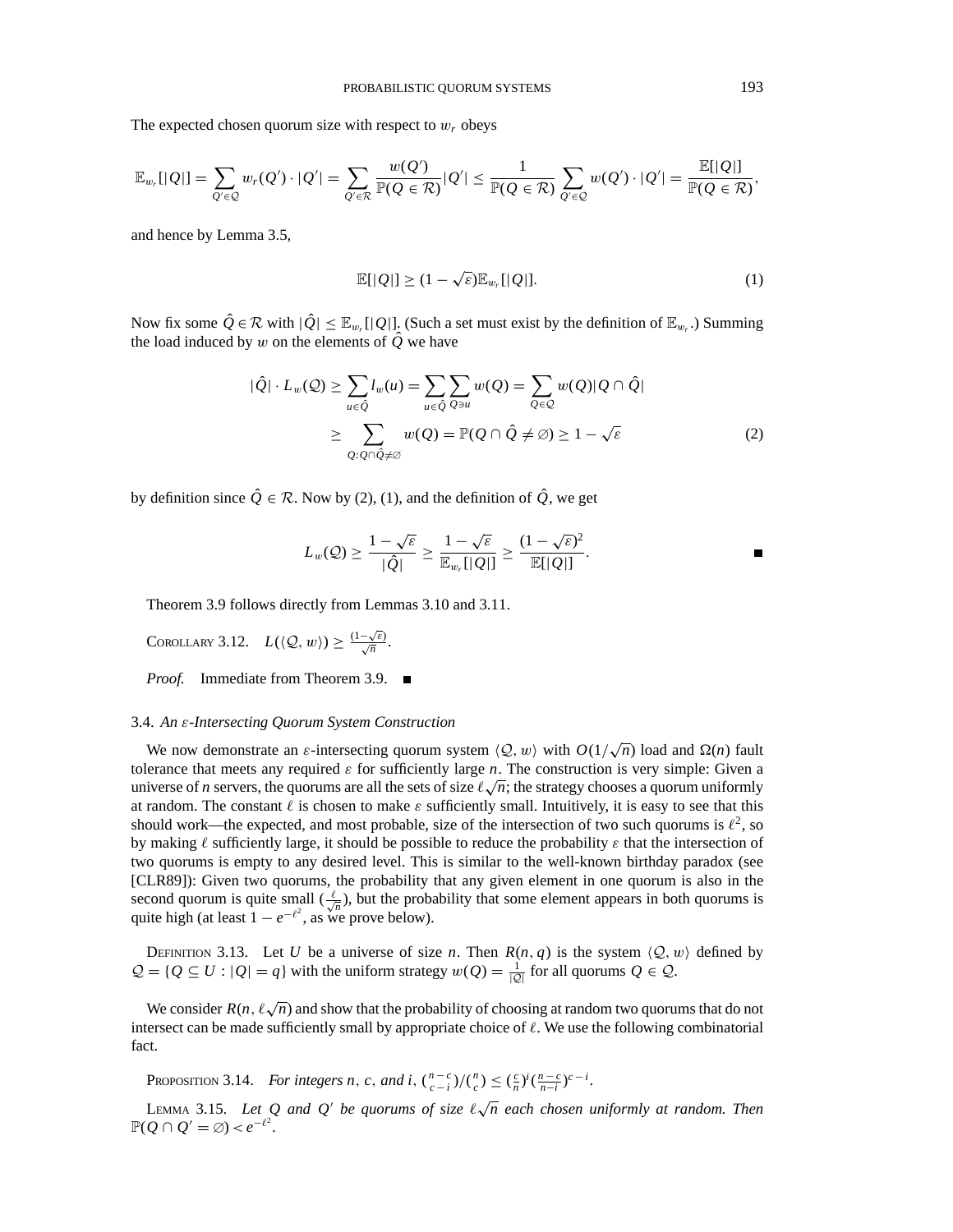*Proof.*

$$
\mathbb{P}(Q \cap Q' = \varnothing) = \frac{\binom{n-\ell\sqrt{n}}{\ell\sqrt{n}}}{\binom{n}{\ell\sqrt{n}}} \le \left(\frac{n-\ell\sqrt{n}}{n}\right)^{\ell\sqrt{n}} \le e^{-\frac{\ell\sqrt{n}}{n}\ell\sqrt{n}} = e^{-\ell^2}
$$

,

where the first inequality follows from Proposition 3.14.

It is immediate from Lemma 3.15 that  $R(n, \ell \sqrt{n})$  is an  $\varepsilon$ -intersecting quorum system:

THEOREM 3.16.  $R(n, \ell \sqrt{n})$  *is an* ( $e^{-\ell^2}$ )-intersecting quorum system.

*Quality Measures.* Since every element is in  $\binom{n-1}{\ell \sqrt{n}-1}$  quorums, the load  $L(R(n, \ell \sqrt{n}))$  is  $\frac{\ell}{\sqrt{n}} =$ *O*(1/ $\sqrt{n}$ ). *R*(*n*,  $\ell \sqrt{n}$ ) is a symmetrical construction with a uniform access strategy, and hence all of its  $O(1/\sqrt{n})$ .  $N(n, \ell \sqrt{n})$  is a symmetrical construction with a uniform access strategy, and neitce an or its members are high quality quorums. Because only  $\ell \sqrt{n}$  servers need be available in order for some (high  $\alpha$  quality) quorum to be available, the fault tolerance  $A(R(n, \ell \sqrt{n})) = n - \ell \sqrt{n} + 1 = \Omega(n)$ . The failure probability of  $R(n, \ell \sqrt{n})$  is also exceptionally good. Let p denote the independent failure probability probability of  $\mathcal{K}(n, \ell \sqrt{n})$  is also exceptionally good. Let p denote the independent randic probability of servers. For the system to fail, at least  $n - \ell \sqrt{n} + 1$  servers must fail. Using Chernoff's bound, this probability is at most

$$
F_p(R(n, \ell \sqrt{n})) = \mathbb{P}(\text{ffail} > n - \ell \sqrt{n})
$$
  
\n
$$
\leq e^{-2n(1 - \frac{\ell}{\sqrt{n}} - p)^2}
$$
  
\n
$$
= e^{-\Omega(n)}
$$

for all  $p \leq 1 - \frac{\ell}{\sqrt{n}}$ . Peleg and Wool showed that the failure probability of any strict quorum system whose fault tolerance is *f* is at most  $e^{-\Omega(f)}$  [PW95]. Furthermore, they showed that for  $p > \frac{1}{2}$ , the failure probability is at least *p*. Therefore, if  $p \le 1 - \frac{\ell}{\sqrt{n}}$ , the failure probabaility of  $R(n, \ell \sqrt{n})$  is asymptotically optimal, and if  $\frac{1}{2} \le p \le 1 - \frac{\ell}{\sqrt{n}}$ , this probability is provably better than that of any strict quorum system.

Section 6 provides concrete examples of  $R(n, \ell \sqrt{n})$  for various values of *n* and  $\ell$ , compared in all three measures against concrete examples of strict quorum systems.

# 4. (*b*, ε)-DISSEMINATION QUORUM SYSTEMS

To achieve consistency when servers can fail arbitrarily, it is not sufficient that two quorums have a nonempty intersection. This is because two quorums may intersect in a set containing faulty servers only, which may deviate arbitrarily and undetectably from their assigned protocol. Malkhi and Reiter [MR98a] defined (strict) dissemination quorum systems that can be used to construct Byzantine faulttolerant replicated services that store self-verifying data. Data are self-verifying if servers cannot alter data undetectably, e.g., because clients digitally sign it. For such data a faulty server is constrained to return some value that was previously written or be detected as faulty. In this case, it is sufficient to require that the intersection of every two quorums contains at least one nonfaulty server, since this guarantees a correct, up-to-date value will be present and can be recognized. That is, the intersection of every two quorums should be of size at least  $b+1$ , where *b* is the maximum number of Byzantine faults.

Here we modify dissemination quorum systems to a probabilistic setting. To achieve probable consistency in a Byzantine environment, it is not sufficient that two quorums should have a probably nonempty intersection, since again two quorums may intersect in a set consisting of faulty servers. Instead we use the following definition.

DEFINITION 4.1. Let Q be a quorum system, let w be an access strategy for Q, and let  $0 < \varepsilon < 1$  and an integer  $b > 0$  be given. Then  $\langle Q, w \rangle$  is a  $(b, \varepsilon)$ -dissemination quorum system if  $A(\langle Q, w \rangle) > b$  and  $\mathbb{P}(Q \cap Q' \nsubseteq B) \geq 1 - \varepsilon$  for all  $B \subseteq U$  such that  $|B| = b$ .

(*b*, ε)-dissemination quorum systems can be used to implement Byzantine fault-tolerant services for the same types of data that strict dissemination quorum systems can, using the same access protocol [MR98a]. Specifically, the read operation becomes: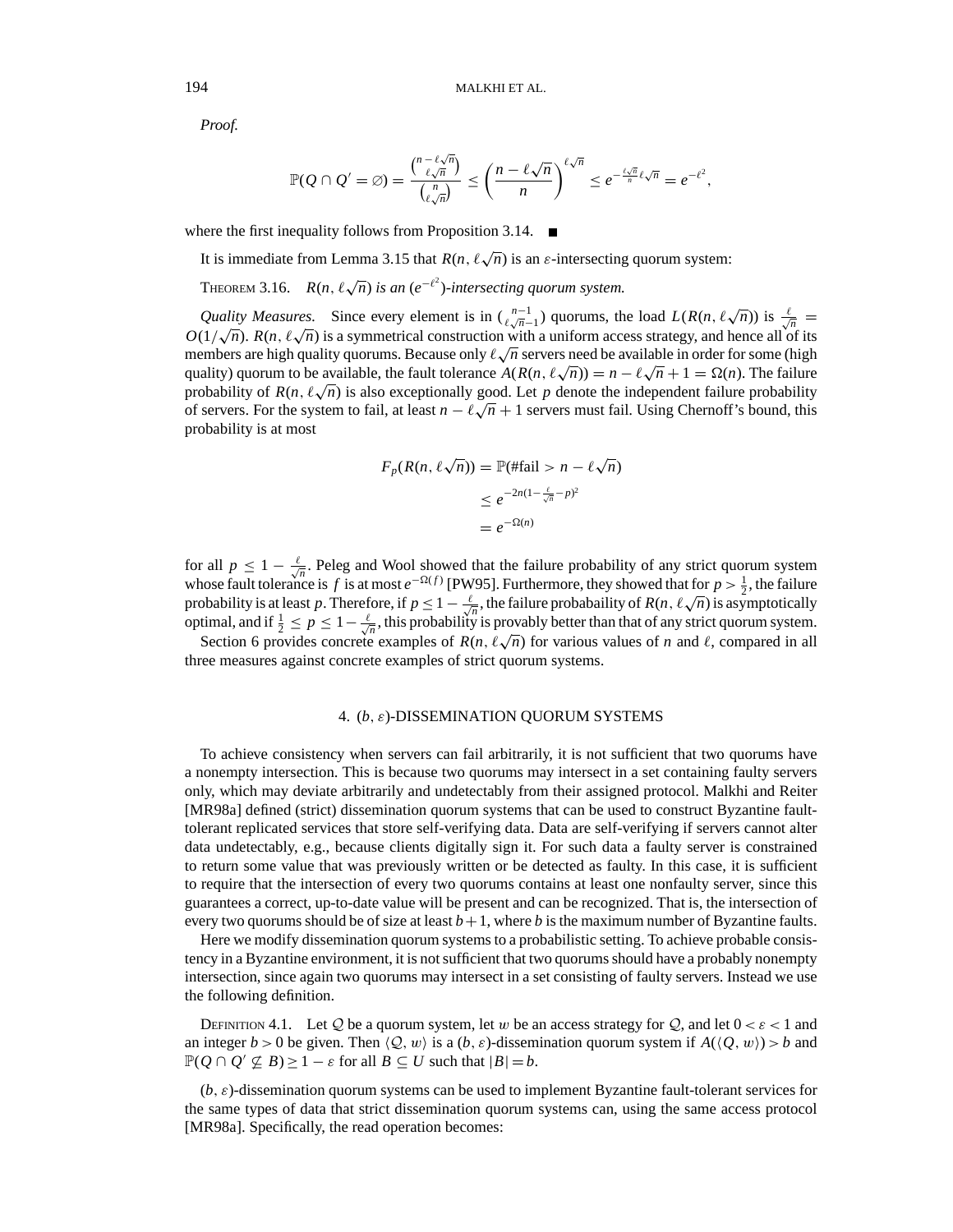*Read.* For a client to read *x*, it

- 1. chooses a quorum *Q* according to the strategy w,
- 2. queries each server in *Q* to obtain a set of value–timestamp pairs  $V = \{v_u, t_u\}_{u \in O}$ ,
- 3. computes the set  $V'$  consisting of elements from  $V$  that are verifiable,
- 4. chooses the pair  $\langle v, t \rangle$  in *V'* with the highest timestamp, and
- 5. chooses  $v$  as the result of the read operation.

The timestamps are assumed to be included as part of the self-verifying data. If follows that this protocol approximates a multi-reader, single-writer safe variable when used with verifiable data in a Byzantine environment.

THEOREM 4.2. *Consider a multi-reader, single-writer variable over verifiable data replicated using the above access protocol with a* (*b*, ε)*-dissemination quorum system. If a read operation is not concurrent with any write operation and at most b Byzantine failures occur*, *then with probability at least*  $1 - \varepsilon$  *the read returns the value written by the last preceding write operation.* 

*Proof.* As in the proof of Theorem 3.2, the last write operation prior to the read opearation has the highest timestamp of any write operation that precedes the read. Moreover, with probability at least  $1 - \varepsilon$ , the quorum *Q'* picked in this write operation and the quorum *Q* picked in the current read operation satisfy  $Q \cap Q' \nsubseteq B$  where *B* is the set of actually faulty servers. So, with probability at least  $1 - \varepsilon$ , this value–timestamp pair appears in *V'*. Further, by the verifiability of the data, only values from correct servers appear in  $V'$ . It follows that the correct value will be returned by the read.

Note that since any  $(b, \varepsilon)$ -dissemination quorum system is also an  $\varepsilon$ -intersecting quorum system, the lower bound of Theorem 3.9 applies. Nonetheless, we show that relaxing quorum intersection in a Byzantine environment can provide dramatic improvements in both load and availability over strict dissemination quorum systems. Specifically, we show that our  $\varepsilon$ -intersecting quorum construction  $R(n, \ell \sqrt{n})$  provides the following in this environment. First, it breaks the lower bound on the load  $K(n, \ell \sqrt{n})$  provides the following in this environment. First, it bleaks the lower bound on the load of  $\Omega(\sqrt{n})$  and achieves a load of  $O(1/\sqrt{n})$ . Second, its resilience level *b* can be increased to any constant fraction of the system, thus breaking the  $\lfloor \frac{n-1}{3} \rfloor$ upper bound on the resilience of strict dissemination quorum systems, while retaining asymptotically optimal load. Third, it maintains an outstanding failure probability (for crash failures) for sufficiently large universes even for  $p > 1/2$ , thus beating the best failure probability of any strict quorum system. For convenience of the exposition, we first present a construction whose resilience is  $b = \frac{n}{3}$  and later modify it for arbitrarily large *b*.

# 4.1. *A* (*b*,  $\varepsilon$ )-Dissemination Quorum System for  $b = \frac{n}{3}$

In this section, we show that  $R(n, \ell \sqrt{n})$ , as defined in Section 3.4, can be used as a (*b*,  $\varepsilon$ )-dissemination quorum system for a Byzantine threshold  $b = \frac{n}{3}$ , the resilience bound for strict dissemination quorum systems [MR98a].  $R(n, \ell \sqrt{n})$  exhibits much better load and fault tolerance (to crash failures) than strict quorum constructions for this value of *b*. Although the bound  $\varepsilon$  is different than for the case with no Byzantine server failures, we are still able to show that for an appropriate choice of the parameter  $\ell$ , this construction ensures intersection with any desired probability for sufficiently large universe.

LEMMA 4.3. Let U be a universe of size n, let B be a subset of U of size b where  $b = \frac{n}{3}$ , and let Q *and Q'* be quorums of size  $\ell \sqrt{n}$  each chosen uniformly at random. Then  $\mathbb{P}((Q \cap Q') \subseteq B) \leq 2e^{-\ell^2/6}$ .

*Proof.*

$$
\mathbb{P}(Q \cap Q' \subseteq B) = \mathbb{P}(|Q \cap Q'| = |Q \cap Q' \cap B|)
$$
  
= 
$$
\sum_{i=0}^{\ell \sqrt{n}} \mathbb{P}((|Q \cap Q'| = i) \land (|Q \cap Q' \cap B| = i))
$$
 (3)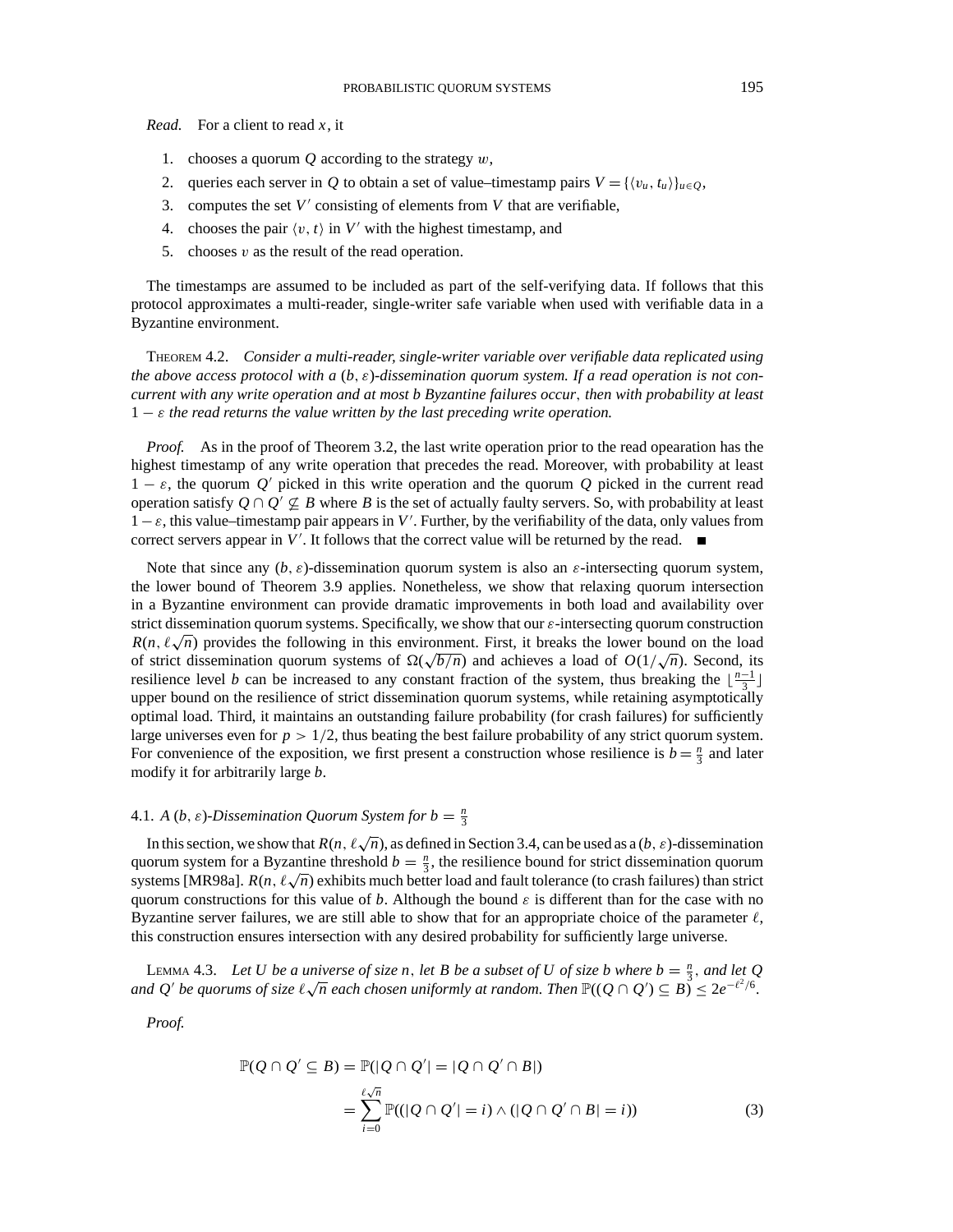$$
\leq \sum_{i=0}^{\ell\sqrt{n}} \frac{\binom{\ell\sqrt{n}}{i}\binom{n-\ell\sqrt{n}}{\ell\sqrt{n}-i}}{\binom{n}{\ell\sqrt{n}}} \left(\frac{1}{3}\right)^i \tag{4}
$$

$$
\leq \sum_{i=0}^{\ell\sqrt{n}} \binom{\ell\sqrt{n}}{i} \left(\frac{\ell\sqrt{n}}{n}\right)^i \left(\frac{n-\ell\sqrt{n}}{n-i}\right)^{\ell\sqrt{n}-i} \left(\frac{1}{3}\right)^i \tag{5}
$$

$$
\leq \sum_{i=0}^{\frac{\ell\sqrt{n}}{6}} \frac{(\ell^2)^i}{i!} \cdot e^{-\frac{(\ell\sqrt{n}-i)^2}{n-i}} \cdot 3^{-i} + \sum_{i=\frac{\ell\sqrt{n}}{6}+1}^{\ell\sqrt{n}} 3^{-i} \tag{6}
$$

$$
\leq \sum_{i=0}^{\frac{\ell\sqrt{n}}{6}} \frac{\left(\frac{\ell^2}{3}\right)^i}{i!} \cdot e^{-\ell^2\left(\frac{5}{6}\right)^2} + \sum_{i=\frac{\ell\sqrt{n}}{6}+1}^{\ell\sqrt{n}} 3^{-i} \tag{7}
$$

$$
\leq e^{-\ell^2\left(\frac{5}{6}\right)^2}\cdot e^{\frac{\ell^2}{3}}+3^{-\frac{\ell\sqrt{n}}{6}}\tag{8}
$$

$$
\leq 2e^{-\frac{t^2}{6}}.\tag{9}
$$

Let  $c = \ell \sqrt{n}$ . Then (4) holds because  $\mathbb{P}(|Q \cap Q' \cap B| = i) : (|Q \cap Q'| = i)) = \frac{1}{2}(\frac{\pi}{i})(\frac{n-i}{c-i})(\frac{n-c}{c-i})/\frac{1}{2}(\frac{n}{c})(\frac{n-c}{c-i}) = (\frac{\pi}{3})!(n-i)!/(\frac{n}{3}-i)!n! \leq (\frac{1}{3})^i$ ; (5) is by Proposition 3.14; (6) is because for the first part of the sum:  $\binom{c}{i}\left(\frac{c}{n}\right)^i \leq \frac{c^i}{i!}\left(\frac{c^i}{n}\right)^i$  ( $c^i/n^i$ ) =  $\frac{c^i}{i!}\left(\frac{c^i}{n^i}\right)^i$  and  $1 + x \leq e^x$ , for the second:  $\binom{c}{i}(c/n)^i((n-c)/i)$  $\frac{(n-i)^{c-i}}{c}$  ≤ 1; (7) holds since  $e^{-(c-i)^2/(n-i)}$  ≤  $e^{-(c-(c/6))^2/n}$  =  $e^{-\ell^2(5/6)^2}$  for  $i \leq \frac{c}{6}$ ; (8) is because  $\sum_{i\geq 0}$   $(\ell^2/3)^i / i! = e^{\ell^2/3}$ ; and (9) is because *e* < 3 and  $\ell \leq \sqrt{n}$ .

Thus we have proved the following result:

THEOREM 4.4. 
$$
R(n, \ell \sqrt{n})
$$
, where  $\ell < \frac{2\sqrt{n}}{3}$ , is a  $(\frac{n}{3}, 2e^{-\ell^2/6})$ -dissemination quorum system.

*Quality Measures.* Load, fault tolerance, and failure probability do not depend on *b* or ε. (Recall that fault tolerance and failure probability relate to crash failures, while *b* is the number of Byzantine failures the fault toleratic and ranule probability relate to crash ranules, while b is the number of Byzantine ranules tolerated.) Hence, we have as before that the load  $L(R(n, \ell\sqrt{n}))$  is  $\frac{\ell}{\sqrt{n}}$ , the fault tolerance  $A(R(n, \ell\sqrt{n$ is  $n - \ell \sqrt{n} + 1$ , and the failure probability  $F_p(R(n, \ell \sqrt{n}))$  is at most  $e^{-2n\gamma^2}$ , where  $\gamma = 1 - \frac{\ell}{\sqrt{n}} - p$ , for  $p < 1 - \frac{\ell}{\sqrt{n}}$ .

## 4.2. *A* (*b*,  $\varepsilon$ )-Dissemination Quorum System for  $b = \alpha n$

Surprisingly, the same technique can be used to overcome any fraction  $\alpha$  of Byzantine failures. In this case, the parameter  $\ell$  needed to achieve a particular value of  $\epsilon$  depends on the fraction  $\alpha$  of servers that may simultaneously fail. Since our construction works, with appropriate choice of parameters, for  $b = \alpha n$  for any constant fraction  $\alpha$  of the servers, it is significantly more versatile than constructions of strict dissemination quorum systems, where an upper bound of  $b = \lfloor \frac{n-1}{3} \rfloor$  limits the resilience. We present the result here for  $\frac{1}{3} < \alpha < 1$ , as the case  $0 < \alpha \leq \frac{1}{3}$  was already covered in the previous section. (A similar result holds for  $0 < \alpha < 1$ , but yields a more complicated  $\varepsilon$ .)

Let  $\frac{1}{3} < \alpha < 1$  and let  $\varepsilon_{\alpha} = \frac{2}{1-\alpha} \alpha^{l^2((1-\sqrt{\alpha})/2)}$ . An argument similar to Lemma 4.3 shows the following.

LEMMA 4.5. Let U be a universe of n servers, let B be a subset of U of size b where  $b = \alpha n$  for **EMMA 4.5.** Let  $\sigma$  be a universe of *n* servers, tet **B** be a subset of  $\sigma$  of size  $b$  where  $b = \alpha n$  for some  $\frac{1}{3} < \alpha < 1$ , and let Q and Q' be quorums of size  $\ell \sqrt{n}$  each chosen uniformly at random. Then  $\mathbb{P}((Q \cap Q') \subseteq B) \leq \varepsilon_{\alpha}$ .

THEOREM 4.6.  $R(n, \ell \sqrt{n})$ , where  $\ell < \sqrt{n}(1 - \alpha)$ , *is a* ( $\alpha n$ ,  $\varepsilon_{\alpha}$ )-dissemination quorum system.

*Remarks.*

• Since we assume that  $\alpha n$  servers may fail, we must have  $n - \ell \sqrt{n} > \alpha n$ , or equivalently,  $\ell < \sqrt{n}(1 - \alpha)$ . This limits the achievable intersection guarantee  $\varepsilon_{\alpha}$  of  $R(n, \ell \sqrt{n})$ , for any particular system size *n* and Byzantine threshold α*n*.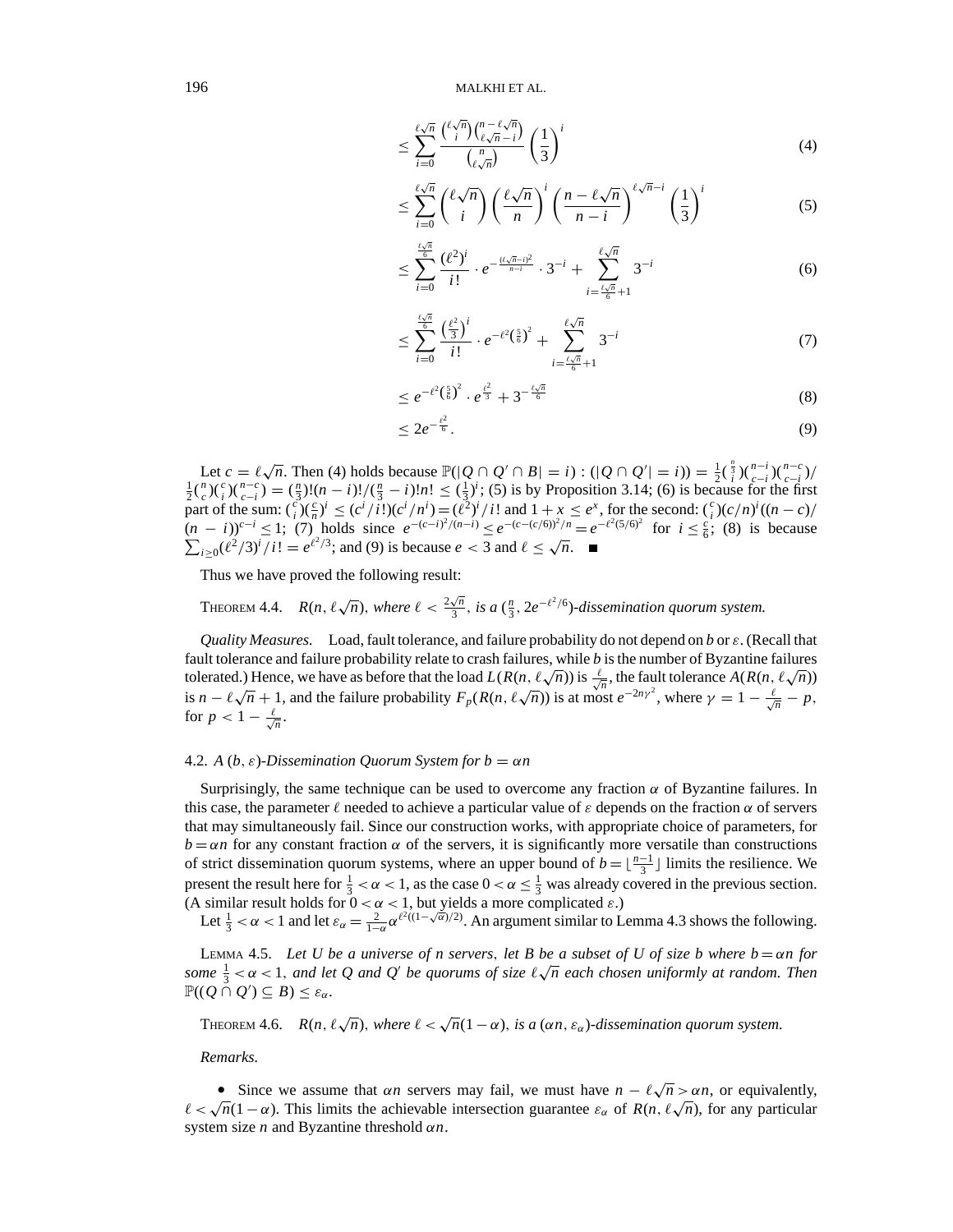• Note that Q and w do not directly depend on  $\alpha$ . Hence, even if the fraction of Byzantine faults that may occur is not known, it is possible to use this construction, but the intersection parameter  $\varepsilon$  that is achieved will also be unknown. Furthermore, the construction has the desirable "graceful degradation" property that actual intersection probability will be better if fewer Byzantine faults actually occur.

# 5. (*b*, ε)-MASKING QUORUM SYSTEMS

When Byzantine faults occur with data that are not self-verifying, it is necessary that correct servers be able to out-vote incorrect ones. Accordingly, a strict *b*-masking quorum system is defined to be one in which any two quorums intersect in at least  $2b + 1$  elements [MR98a]. As a result, when a client performs a read operation at some quorum *Q*, the value written in the last preceding write operation, say to  $Q'$ , is returned by at least  $b + 1$  correct servers, namely servers in the set  $(Q \cap Q')\$  where *B* is the set of faulty servers. Any other returned value is either an old value, which can be detected by its earlier timestamp, or a made-up value returned only by servers in *B*. So, if the client discards any values that were returned by *b* or fewer servers, and then chooses from the remaining values the one with the most recent timestamp, then the client is guaranteed to obtain the correct value [MR98a].

To formulate a probabilistic version of masking quorum systems, a natural place to start is the definition of an ε-intersecting quorum system. Mimicking that approach for masking quorum systems, we would require that any two selected quorums intersect in at least  $2b + 1$  elements with high probability. One advantage of such a definition is that there is no need to change the client access protocol: simply adopting the read and write protocols from [MR98a] would ensure that clients receive correct answers with high probability. However, this definition does not yield the performance benefits that the probabilistic approach did for regular quorum systems. In particular, it is not difficult to verify that the load for any such system with  $b = \Theta(n)$  would be constant, which is poor.

The trouble with this definition is that it is stronger than necessary. If  $Q$  and  $Q'$  are the quorums used in a read and a previous write operation, respectively, and *B* is the set of faulty servers, then the definition requires  $Q \cap Q' \setminus B$  to be so large that it is impossible for  $Q \cap B$  to be of equal cardinality. For the correct answer to be probably detectable to a reading client, the set  $Q \cap Q' \backslash B$  need only be of a size sufficiently large that it is *improbable* that  $Q \cap B$  is of the same size or larger. To weaken this requirement, our definition of a (*b*, ε)-masking quorum system employs a threshold value *k* that is expected to be between  $|Q \cap B|$  and  $|Q \cap Q' \setminus B|$ . Thus a reading client that requires at least *k* occurences of a value in order to accept it as the outcome of the read operation will get the right value with high probability.

DEFINITION 5.1. Let  $Q$  be a set system over a universe U of size  $n$ , let  $w$  be an access strategy for Q, and let  $0 < \varepsilon < 1$  and integers  $1 \le k \le n$  and  $b > 0$  be given. The tuple  $\langle Q, w, k \rangle$  is a  $(b, \varepsilon)$ -masking quorum system if  $A(\langle Q, w \rangle) > b$  and

$$
\mathbb{P}(|Q \cap B| < k \land |Q \cap Q' \setminus B| \geq k) = \sum_{Q, Q' \in \mathcal{Q} \atop |Q \cap B| < k \land |Q \cap Q' \setminus B| \geq k} \omega(Q) \omega(Q') \geq 1 - \varepsilon,
$$

for all  $B \subseteq U$  such that  $|B| = b$ , where the probability is taken with respect to w.

We modify the access protocol as follows. Write operations are as before, but read operations now require a value that passes the threshold *k*:

*Read.* For a client to read *x*, it

- 1. chooses a quorum *Q* according to the strategy w,
- 2. queries each server in *Q* to obtain a set of value–timestamp pairs  $V = \{ \langle v_u, t_u \rangle \}_{u \in O}$ ,
- 3. computes the set  $V' = \{(v, t) : \exists C \subseteq Q[|C| \ge k \land \forall u \in C [v_u = v \land t_u = t] \},\$
- 4. returns the pair  $\langle v, t \rangle$  in *V'* with the highest timestamp, or  $\perp$  if *V'* is empty.

THEOREM 5.2. *Consider a multi-reader*, *single-writer variable replicated using the above access protocol with a* (*b*, ε)*-masking quorum system. If a read operation is not concurrent with any write*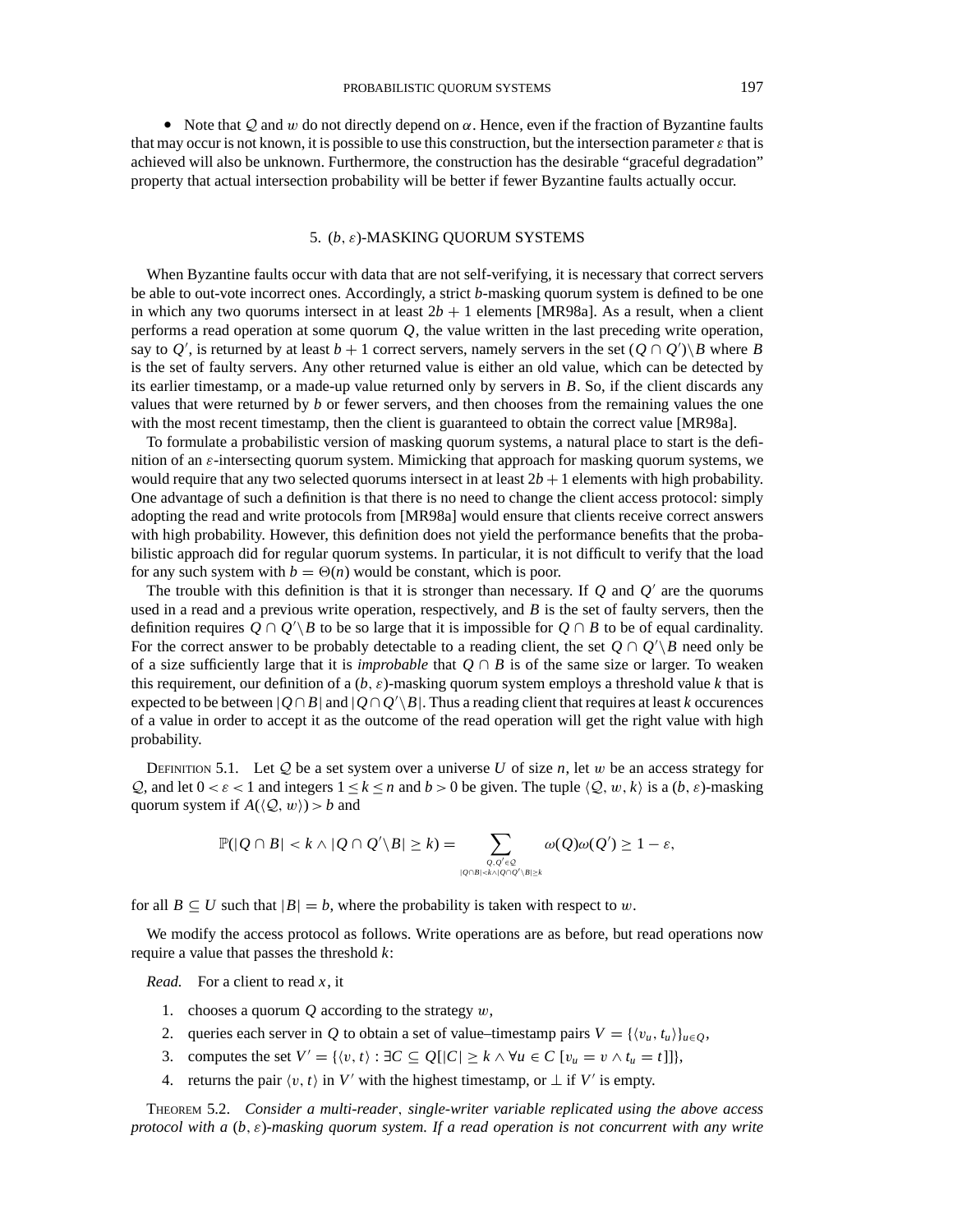*operation and at most b Byzantine failures occur*, *then with probability at least* 1 − ε *the read returns the value written by the last preceding write operation.*

*Proof.* As in the proof of Theorem 3.2, the last write operation prior to the read operation has the highest timestamp of any write operation that precedes the read. Moreover, with probability at least  $1 \varepsilon$ , the quorum  $Q'$  picked in this write operation and the quorum  $Q$  picked in the current read operation satisfy  $|Q \cap B| < k \wedge |(Q \cap Q') \setminus B| \ge k$  where *B* is the set of actually faulty servers. So, with probability at least  $1 - \varepsilon$ , this value–timestamp pair appears in *V'* and thus the correct value will be returned by the read.

Note that when an incorrect value is returned, it can either be an old or null value (if  $| (Q \cap Q') \setminus B | < k$ ) or a value chosen by the faulty servers (if  $|Q \cap B| \ge k$ ).

We define load, fault tolerance, and failure probability of  $(b, \varepsilon)$ -masking quorum systems in the standard manner:

DEFINITION 5.3. Let  $\langle Q, w, k \rangle$  be a  $(b, \varepsilon)$ -masking quorum system. Then

- The load of  $\langle \mathcal{Q}, w, k \rangle$  is  $L(\langle \mathcal{Q}, w, k \rangle) = L_w(\mathcal{Q})$ .
- The fault tolerance of  $\langle Q, w, k \rangle$  is  $A(\langle Q, w, k \rangle) = A(\langle Q, w \rangle)$ .
- The failure probability of  $\langle Q, w, k \rangle$  is  $F_p(\langle Q, w, k \rangle) = F_p(\langle Q, w \rangle)$ .

## 5.1. *Lower Bounds on the Load*

In addition to the general lower bound on load given in Theorem 3.9, which a fortiori holds in the case of  $(b, \varepsilon)$ -masking quorum systems, we present here a lower bound that depends on the number *n* of servers, on the threshold *b* of tolerated Byzantine faults, and on the error probability  $\varepsilon$ . This demonstrates a relationship between the number of faulty servers a system tolerates and the load it may achieve. Our main result in this section is the lower bound of Theorem 5.5. To prove this, we show that the expected quorum size must exceed *b* (up to a factor close to 1) in order to satisfy the intersection requirement and then use "half" of Theorem 3.9.

LEMMA 5.4. *Let*  $\langle Q, w, k \rangle$  *be a*  $(b, \varepsilon)$ -masking quorum system. Then

$$
\mathbb{P}(|Q| > b) \ge \frac{1 - 2\varepsilon}{1 - \varepsilon}.
$$

*Proof.* Fix some  $\hat{Q} \in \mathcal{Q}$  with  $|\hat{Q}| \leq b$ . (If no such  $\hat{Q}$  exists, then we are done.) Then there exists some set  $B_{\hat{O}}$  of size *b* such that  $\hat{Q} \subseteq B_{\hat{O}}$ . By Definition 5.1,

$$
1-\varepsilon \leq \mathbb{P}(|Q \cap B_{\hat{Q}}| < k \land |(Q \cap Q') \setminus B_{\hat{Q}}| \geq k) \leq \mathbb{P}(|Q \cap B_{\hat{Q}}| < k) \leq \mathbb{P}(|Q \cap \hat{Q}| < k).
$$

Since  $\hat{Q}$  was chosen arbitrarily subject to the restriction that  $|\hat{Q}| \leq b$ , we have the following bound on the conditional probability:

$$
\mathbb{P}(|Q \cap \hat{Q}| < k \mid |\hat{Q}| \le b) \ge 1 - \varepsilon. \tag{10}
$$

Now using (10) and Definition 5.1, for any *B* with  $|B| = b$  we have

$$
\varepsilon \ge \mathbb{P}(|Q \cap B| \ge k \vee |Q \cap Q' \setminus B| < k)
$$
\n
$$
\ge \mathbb{P}(|Q \cap Q'| < k)
$$
\n
$$
\ge \mathbb{P}(|Q \cap Q'| < k \wedge |Q| \le b)
$$
\n
$$
= \mathbb{P}(|Q \cap Q'| < k : |Q| \le b) \cdot \mathbb{P}(|Q| \le b) \ge (1 - \varepsilon) \cdot \mathbb{P}(|Q| \le b).
$$

Thus  $\mathbb{P}(|Q| \le b) \le \varepsilon/(1-\varepsilon)$  and  $\mathbb{P}(|Q| > b) \ge (1-2\varepsilon)/(1-\varepsilon)$ .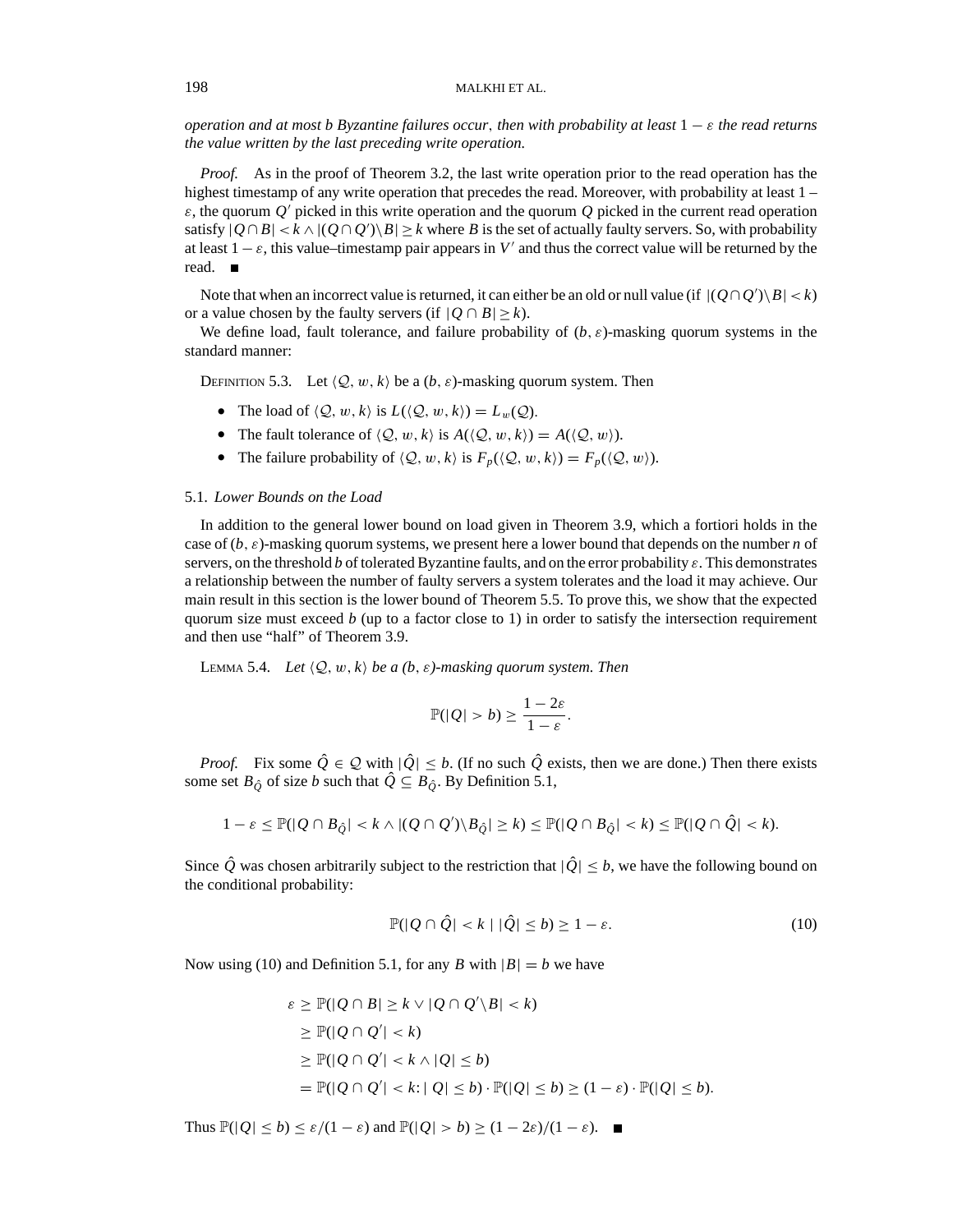THEOREM 5.5. *If*  $\langle Q, w, k \rangle$  *is a*  $(b, \varepsilon)$ *-masking quorum system, then* 

$$
L(\langle \mathcal{Q}, w, k \rangle) > \left(\frac{1 - 2\varepsilon}{1 - \varepsilon}\right) \frac{b}{n}.
$$

*Proof.* By Lemma 5.4,

$$
\mathbb{E}[|Q|] > 0 \cdot \mathbb{P}(|Q| \le b) + b \cdot \mathbb{P}(|Q| > b) \ge b \left(\frac{1-2\varepsilon}{1-\varepsilon}\right).
$$

The theorem then follows from Lemma 3.10.  $\blacksquare$ 

# 5.2. *A (b*, ε*)-Masking Quorum System Construction*

In this section, we give a family of  $(b, \varepsilon)$ -masking quorum system constructions. To do this, we modify our basic  $R(n, q)$  construction by introducing the appropriate threshold  $k$ . The constructions in the resulting family differ in the number  $b$  of faulty servers that they tolerate and in the probability  $\varepsilon$  of reading an incorrect value. They all fit the following template:

DEFINITION 5.6. Let *U* be a universe of size *n* and let  $0 \le k \le n$ . Then  $R_k(n, q)$  is the system  $\langle Q, w, k \rangle$  such that  $Q = \{ Q \subseteq U : |Q| = q \}$  and  $w(Q) = \frac{1}{|Q|} = 1/\binom{n}{q}$ .

In the following sections, leading to the precise statement of Theorem 5.10, we take  $k = q^2/2n$  and prove that  $R_k(n, q)$  is indeed a  $(b, \varepsilon)$ -masking quorum system for large *b* and vanishingly small  $\varepsilon$ . In order to do this, we need to specify the relationship between the quorum size  $q$  and the number  $b$  of tolerated Byzantine faults. We quantify this relationship by defining

$$
\ell = q/b,
$$

and we will specify the ratio  $\ell$  later. We are further required to specify an error probability  $\varepsilon$  so that when two quorums  $Q$ ,  $Q'$  are chosen according to  $w$  then

$$
\mathbb{P}(|Q \cap B| < k \land |Q \cap Q' \backslash B| \ge k) \ge 1 - \varepsilon \tag{11}
$$

for any set *B* of faulty servers with  $|B| = b$ .

#### 5.3. *On the Choice of the Threshold k*

We start by computing two expectations which will be central in the analysis and by showing that our choice of  $k = q^2/2n$  is a good one. For any fixed set of faulty servers *B* we define two random variables:

1.  $X = |Q \cap B|$ , and

2.  $Y = |Q \cap Q' \backslash B|$ .

Then (11) can be written as

$$
\mathbb{P}(X \ge k \ \lor \ Y < k) \le \varepsilon. \tag{12}
$$

We observe that for any fixed set of faulty servers *B*, *X* is a *hypergeometric* random variable  $X \sim$  $H(q/\ell, n, q)$ . This is because the *q* members of *Q* are sampled without replacement from a universe of size *n* containing  $b = q/\ell$  faulty servers. Therefore

$$
\mathbb{E}[X] = \frac{q^2}{\ell n} \tag{13}
$$

(for instance, see [Fel67, p. 233]).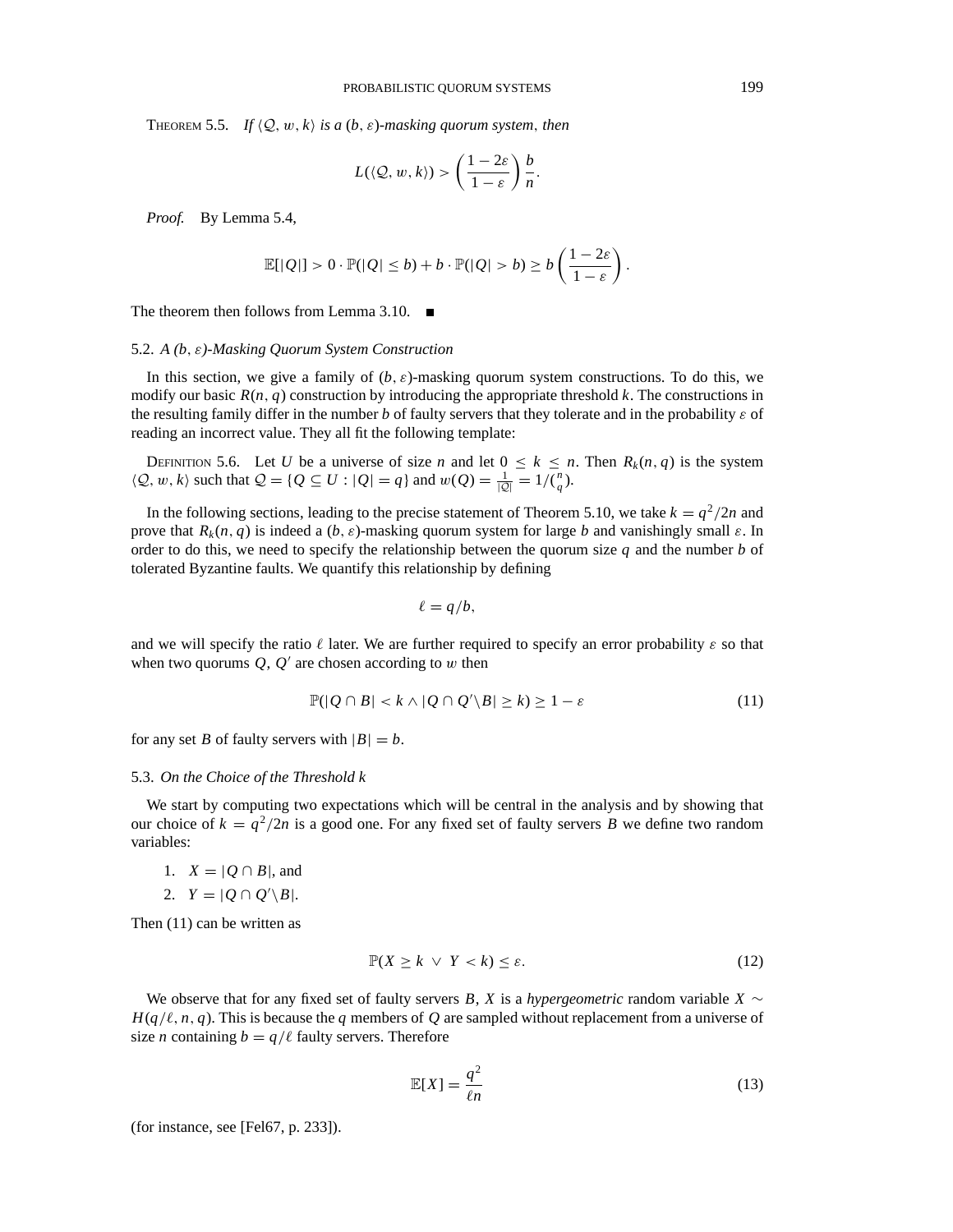We can compute the expectation of *Y* directly. Fix the set *B*. For each element  $u \notin B$  define an indicator random variable  $I_u$  such that  $I_u = 1$  if  $u \in Q \cap Q' \setminus B$  and  $I_u = 0$  otherwise. For such *u* we have  $\mathbb{P}(I_u = 1) = q^2/n^2$  since *Q* and *Q'* are chosen independently. By linearity of expectation,

$$
\mathbb{E}[Y] = \sum_{u \in U \setminus B} \mathbb{E}[I_u] = \sum_{u \in U \setminus B} \mathbb{P}(I_u = 1) = (n - b)\frac{q^2}{n^2} = \frac{q^2}{n} \left(1 - \frac{q}{\ell n}\right).
$$
 (14)

Taking  $(13)$  and  $(14)$  we see that the threshold *k* needs to obey

$$
\frac{q^2}{\ell n} < k < \frac{q^2}{n} \left( 1 - \frac{q}{\ell n} \right),
$$

for otherwise (12) shows that we cannot hope for an error probability  $\varepsilon$  that decreases with *n*. Our choice of  $k = \frac{q^2}{2n}$  fits the requirement for all  $\ell > 2$ .

# 5.4. *Bounding the Error Probability* ε

In order to bound  $\varepsilon$ , we analyze the probabilities of the two events  $X \ge k$  (too many faulty servers accessed) and *Y* < *k* (too few up-to-date servers accessed), for  $k = q^2/2n$ .

LEMMA 5.7. Let X,  $k$  and  $\ell > 2$  be as in Section 5.3 and define

$$
\rho_1(\ell) = \begin{cases} (\ell/2 - 1)^2/4\ell & \text{if } 2 < \ell \le 4e, \\ 1/3 & \text{if } \ell > 4e. \end{cases}
$$

*Then*

$$
\mathbb{P}(X \ge k) \le \exp\left(-\rho_1(\ell)\frac{q^2}{n}\right).
$$

For the proof, we need to bound the tail of the hypergeometric distribution. In [Hoe63], Hoeffding derives such a bound as a special case of more general results (see also [Chv79]). However, we obtain a tighter bound by comparing *X* with the sum of independent Bernoulli random variables. We use the following result, which is a consequence of [Hoe63, Theorem 4].

PROPOSITION 5.8. *Let*  $\hat{x}_i \sim B(\frac{q}{\ell n})$  *be independent Bernoulli random variables for*  $i = 1, \ldots, q$ , *and let*  $\hat{X} = \sum_{i=1}^{q} \hat{x}_i$ *. Then*  $\mathbb{P}(X - \mathbb{E}[X] \ge t) \le \mathbb{P}(\hat{X} - \mathbb{E}[\hat{X}] \ge t)$  *for any t* > 0*.* 

*Remark.* The expectations  $\mathbb{E}[X]$  and  $\mathbb{E}[\hat{X}]$  are equal; however, the variances are not:  $V[X] < V[\hat{X}]$ .

*Proof of Lemma 5.7.* We use Chernoff's bound to bound the deviation of  $\hat{X}$  from its expectation. That is:

$$
\mathbb{P}(\hat{X} > (1+\gamma)\mathbb{E}[\hat{X}]) \leq e^{-\mathbb{E}[\hat{X}]\gamma^2/4} \qquad \text{when } 0 < \gamma \leq 2e - 1, \text{ and}
$$
\n
$$
\mathbb{P}(\hat{X} > (1+\gamma)\mathbb{E}[\hat{X}]) \leq 2^{-(1+\gamma)\mathbb{E}[\hat{X}]} \qquad \text{when } \gamma > 2e - 1,
$$

(cf. [MR95, p. 72]). In our case,  $\mathbb{E}[\hat{X}] = \mathbb{E}[X] = \frac{q^2}{ln}$  by (13). Setting  $k = (1 + \gamma)\mathbb{E}[\hat{X}]$  and substituting  $k = q^2/2n$  yields  $\gamma = \ell/2 - 1$ . Then using Proposition 5.8 and the above Chernoff bounds for the appropriate ranges of  $\ell$  we have:

$$
\mathbb{P}(X \ge k) \le \mathbb{P}(\hat{X} > (1+\gamma)\mathbb{E}[\hat{X}]) \le \exp\left(-\frac{q^2}{\ell n}\frac{(\ell/2-1)^2}{4}\right) \qquad \text{when } 2 < \ell \le 4e, \text{ and}
$$
\n
$$
\mathbb{P}(X \ge k) \le 2^{-\frac{\ell}{2}\frac{q^2}{\ell n}} < \exp\left(-\frac{q^2}{3n}\right) \qquad \text{when } \ell > 4e.
$$

We now turn to bounding  $\mathbb{P}(Y < k)$ :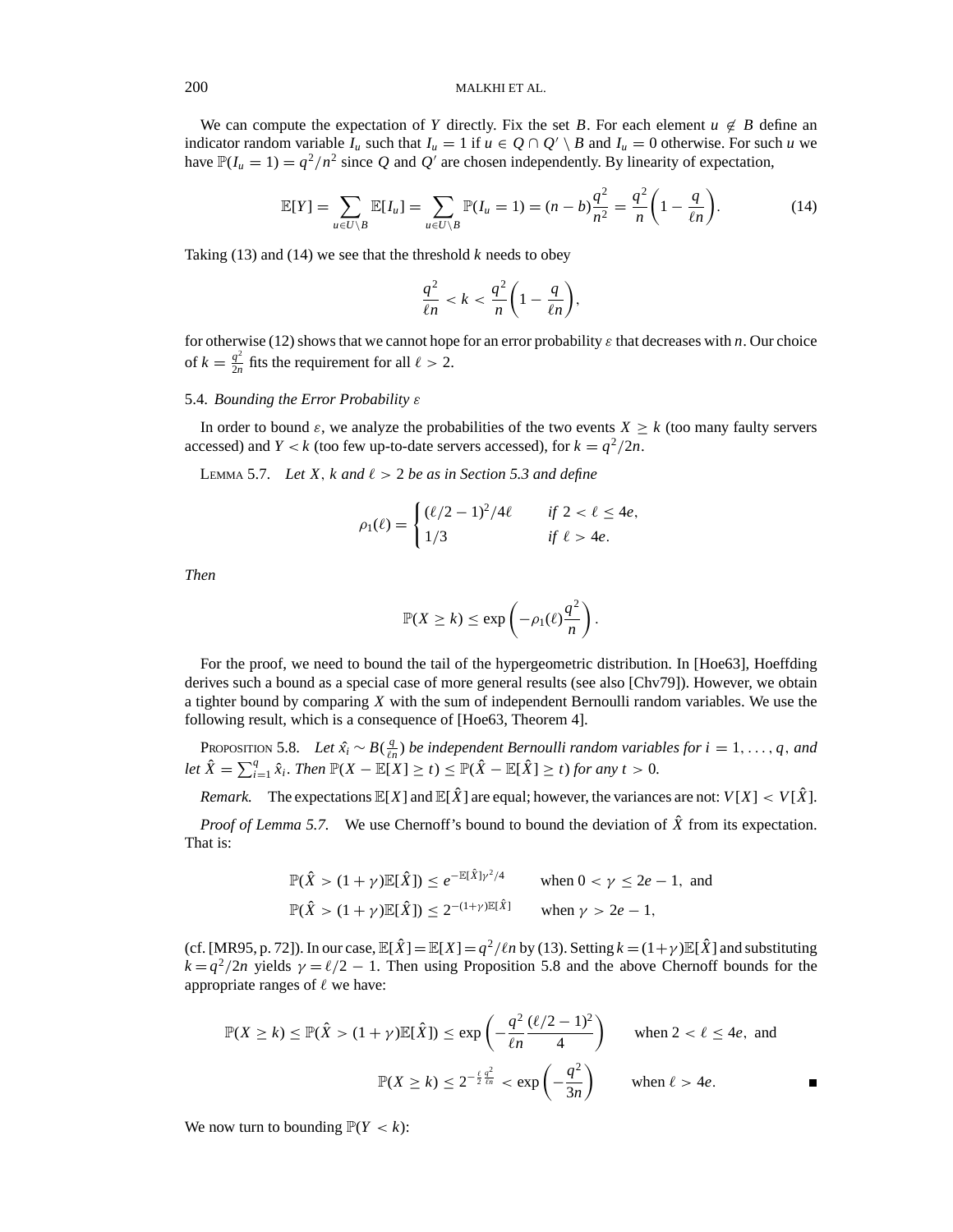LEMMA 5.9. *Let Y, k, and*  $\ell > 2$  *be as in Section 5.3, and define* 

$$
\rho_2(\ell) = \frac{(\ell-2)^2}{8\ell(\ell-1)}.
$$

*Then*

$$
\mathbb{P}(Y < k) \le \exp\left(-\rho_2(\ell)\frac{q^2}{n}\right).
$$

*Proof.* Consider a random variable  $Z \sim H(q - b, n, q)$ . It is not hard to show that when  $k \lt E[Z]$ , we have

$$
\mathbb{P}(Y < k) \le \mathbb{P}(Z < k) \tag{15}
$$

and so it suffices to show the result for  $\mathbb{P}(Z < k)$ . Intuitively, *Z* can be thought of as  $|Q \cap Q' \setminus B|$  in the case where  $B \subseteq Q'$ , i.e., when there are the fewest possible correct servers in the write quorum  $Q'$ . Thus, (15) is unsurprising.

To bound  $\mathbb{P}(Z < k)$ , first note that

$$
\mathbb{E}[Z] = \frac{q(q-b)}{n} = \frac{q^2}{n} \left(\frac{\ell-1}{\ell}\right),\tag{16}
$$

which is somewhat smaller than  $\mathbb{E}[Y]$  shown in (14). Now we repeat the argument of Lemma 5.7. Namely, we rely on Hoeffding's result to compare  $Z$  with a sum  $\hat{Z}$  of independent variables (sampling with replacement) which has  $\mathbb{E}[\hat{Z}] = \mathbb{E}[Z]$ . Then we use the following Chernoff bound on the lower tail.

$$
\mathbb{P}(\hat{Z} < (1 - \delta)\mathbb{E}[\hat{Z}]) \leq e^{-\mathbb{E}[Z]\delta^2/2} \qquad \text{when } 0 \leq \delta \leq 1.
$$

In our case  $\mathbb{E}[\hat{Z}] = (q^2/n)(\frac{\ell-1}{\ell})$  by (16). Setting  $k = (1 - \delta)\mathbb{E}[\hat{Z}]$  and substituting  $k = q^2/(2n)$  yields  $\delta = \frac{\ell - 2}{2(\ell - 1)}$  (and note that  $0 \le \delta \le 1$  when  $\ell > 2$ ). Using (15) and the above Chernoff bounds we get

$$
\mathbb{P}(Y < k) \le \mathbb{P}(Z < k) \le \exp\left(-\frac{q^2}{n}\left(\frac{\ell-1}{2\ell}\right)\left(\frac{\ell-2}{2(\ell-1)}\right)^2\right) = \exp\left(-\frac{q^2(\ell-2)^2}{n8\ell(\ell-1)}\right).
$$

With all the groundwork prepared we can now state a fully qualified theorem regarding  $R_k(n, q)$ .

THEOREM 5.10. Let  $2 < \ell < n/b$ , define  $\rho_1(\ell), \rho_2(\ell)$  as in Lemmas 5.7 and 5.9, let  $k = q^2/(2n)$ , *and let*  $\varepsilon = 2 \exp(-(q^2/n) \min\{\rho_1(\ell), \rho_2(\ell)\})$ *. Then*  $R_k(n, \ell b)$  *is a* (*b*,  $\varepsilon$ )*-masking quorum system.* 

*Proof.* We need to show

$$
\mathbb{P}(|Q \cap B| < k \land |Q \cap Q' \backslash B| \geq k) \geq 1 - \varepsilon.
$$

Hence, by the union bound, it is sufficient to show

$$
\mathbb{P}(|Q \cap B| \ge k) + \mathbb{P}(|Q \cap Q' \backslash B| < k) \le \varepsilon,
$$

which follows from Lemmas 5.7 and 5.9.  $\blacksquare$ 

# *Remarks.*

• Theorem 5.10 shows that for any quorum size *q* satisfying  $q = \omega(\sqrt{n})$ , the error probability  $\varepsilon$ vanishes as  $n \to \infty$  for all  $b < q/2$ .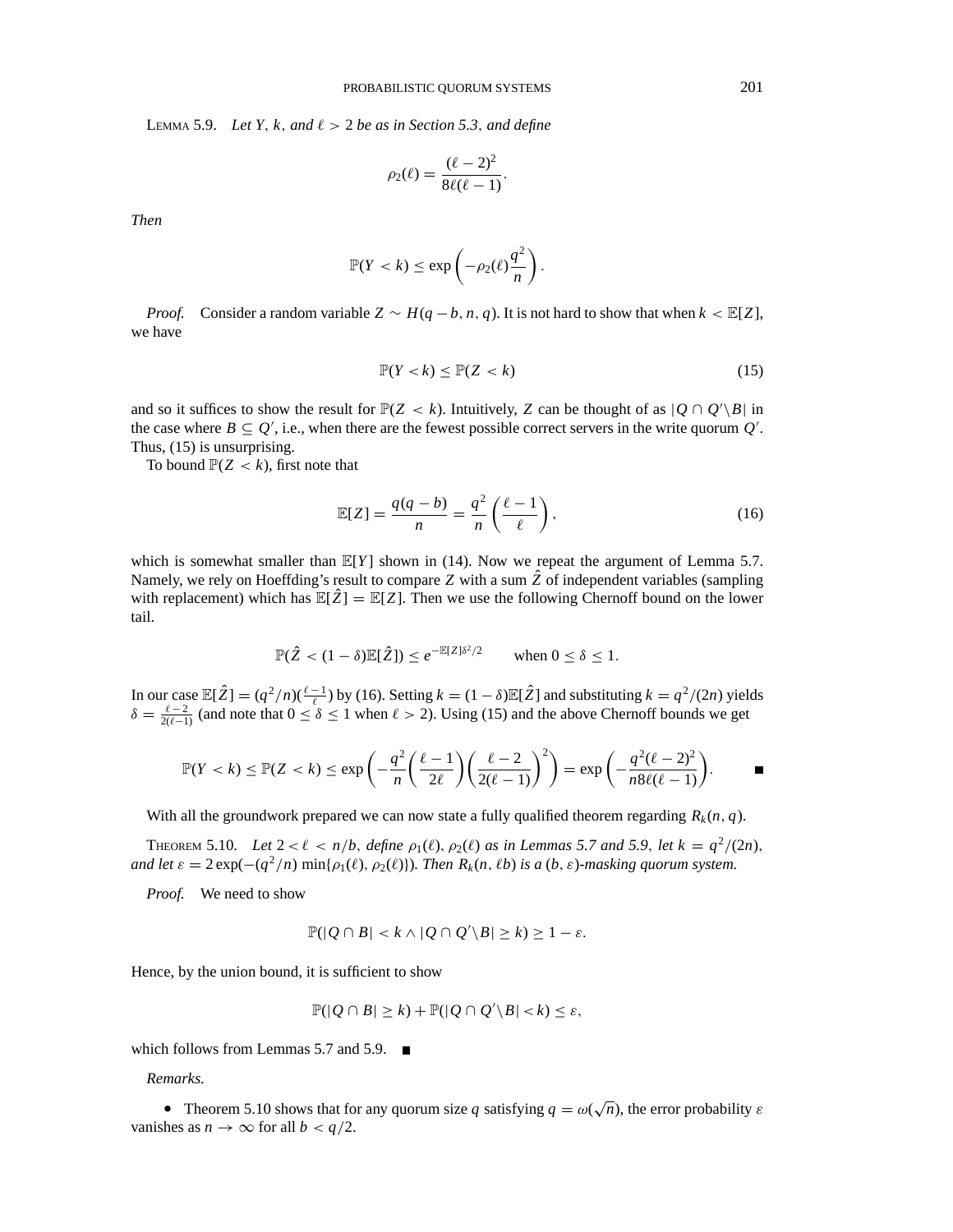• The factors  $\rho_1$  and  $\rho_2$  are quite manageable. For example, when  $\ell = 3$  we have  $\varepsilon \leq 2e^{-q^2/48n}$ , and when  $\ell = 20$  we have  $\varepsilon \leq 2e^{-q^2/10n}$ .

• The choice of the threshold  $k = q^2/2n$  was somewhat arbitrary. We have also analyzed the case where *k* is chosen so as to balance the bounds on  $\mathbb{P}(X \ge k)$  and  $\mathbb{P}(Y < k)$ . The resulting computations (omitted) are more complicated and yield marginally better factors  $\rho_1$ ,  $\rho_2$ .

#### 5.5. *Properties of the System*

As shown in Theorem 5.10,  $R_k(n, q)$  works for  $q = \ell b$  for any *b* and  $\varepsilon$ , provided that  $2 < \ell < n/b$ . It also does well in our performance measures in most cases. Note that if  $\ell$  is chosen to be larger, then the error probability *ε* is lower. In particular, it is desirable to choose  $\ell = \omega(\sqrt{n}/b)$  so that *ε* vanishes as *n* grows. In contrast, if  $\ell$  is chosen to be smaller, then the quorums are smaller, and so the load and failure probability are better. We show that if  $b$  is not too large, it is possible to balance these conflicting requirements on  $\ell$ .

*Load.*  $R_k(n, q)$  has load  $q/n = \ell b/n$ , which is within a factor of  $\ell(\frac{1-\varepsilon}{1-2\varepsilon})$  of the bound in Theorem 5.5. Because we can choose  $\ell$  to be a constant when  $b = \omega(\sqrt{n})$ , our construction is asymptotically load-optimal (as a function of *b* and *n*) for  $b = \omega(\sqrt{n})$ . However, for smaller *b*'s, if we choose totically load-optimal (as a function of *b* and *n*) for  $b = \omega(\sqrt{n})$ . However, for smaller *b*'s, if we choose  $\ell$  so that  $q = \omega(\sqrt{n})$  in order to obtain a vanishingly small error probability, then our construction does  $\alpha$  so that  $q = \omega(\sqrt{n})$  in order to obtain a valust<br>not meet the lower bound on load when  $b = O(\sqrt{n})$ . Closing this gap is left as an open problem.

It is also interesting to note that the load of  $R_k(n, \ell b)$  beats the load of any strict masking quorum It is also interesting to note that the load of  $R_k(n, \ell\theta)$  beats the load of any strict masking quorum<br>system in the case when both  $b = \omega(\sqrt{n})$  and  $b = o(n)$ . More precisely, the load of any strict masking system in the case when both  $b = \omega(\sqrt{n})$  and  $b = o(n)$ . More precisely, the load of any strict masking quorum system is  $\Omega(\sqrt{b/n})$  [MRW00]. So, if  $b = \Theta(\sqrt{n})$ , then choosing  $\ell = n^{1/5}$ , for example, yields a load of  $O(n^{-0.3})$ , which beats the lower bound of  $\Omega(n^{-0.25})$  for any strict masking quorum system. If  $b = \omega(\sqrt{n})$  and  $b = o(n)$ , then we can choose  $\ell$  to be a constant, yielding a load of  $O(b/n) = o(\sqrt{b/n})$ .

*Failure Probability.* The  $R_k(n, q)$  system is uniform, so by symmetry all of its quorums are high quality. Therefore, it has optimal fault tolerance, since for the system to fail, at least  $n - q + 1 = \Theta(n)$ servers must crash. Using Chernoff's bound, the probability of this occuring is

$$
F_p(R_k(n, q)) = \mathbb{P}(\text{ffail} > n - q) \le e^{-2n(1 - \frac{q}{n} - p)^2} = e^{-\Omega(n)}
$$

for all  $p < 1 - \frac{q}{n}$ . This bound shows that our construction cannot be outperformed (asymptotically) with respect to failure probability by any strict quorum system, and if  $\frac{1}{2} < p < 1 - \frac{q}{n}$  then the failure probability of our construction is provably better than that of any strict quorum system [PW95]. The extent of our construction's improvement in failure probability over strict quorum systems is best demonstrated by precise failure probability comparisons, rather than by asymptotic bounds. These comparisons are given in Section 6.

# 6. CONCRETE COMPARISONS

In order to ascertain how our probabilistic quorum systems compare to strict quorum systems for particular system sizes, in this section we perform such comparisons, focusing specifically on the measures of failure probability, fault tolerance, and quorum size.

Figures 1–3 compare the failure probabilities of our probabilistic quorum systems against the failure probabilities that can be achieved by strict quorum systems. The graphs on the left side of the figures plot the failure probability of our constructions for system sizes  $n = 100$  and  $n = 300$  against the lower bound on failure probability for any strict quorum system with  $n \leq 300$  [BG87, PW95].<sup>3</sup> These graphs show that our constructions can beat this lower bound—and hence the failure probability of any strict quorum system—for many values of *p* in settings where  $b = \sqrt{n}$ .

<sup>&</sup>lt;sup>3</sup> The lower bound is formed as the minimum of two curves: the failure probabilities of the simple majority system when  $p < 1/2$  and a singleton server when  $p \ge 1/2$ . That is, for large values of p, the most available strict quorum system is one with a single server. Relaxing the intersection property of quorums to hold only probabilistically does not change this fact, but it significantly raises the "crossover value" of *p* at which a singleton begins to provide the best availability.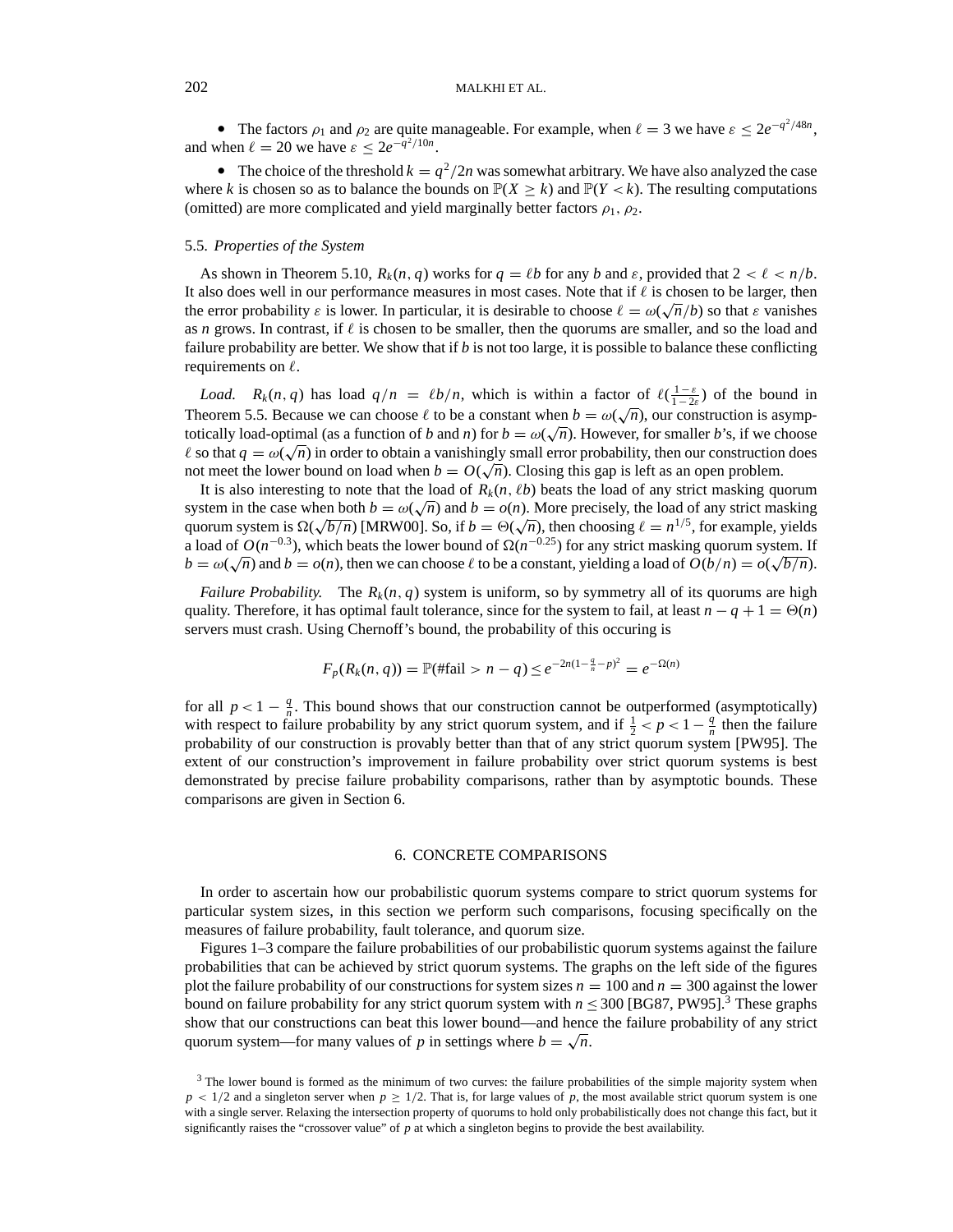

**FIG. 1.** Failure probabilities of probabilistic quorum systems.

These comparisons are further pronounced on the right side of Figs. 1–3, where our constructions are directly compared to the corresponding "threshold" strict quorum constructions for intersection (quorums are of size  $\lceil \frac{n+1}{2} \rceil$  in Fig. 1), *b*-dissemination (quorums are of size  $\lceil \frac{n+b+1}{2} \rceil$  in Fig. 2), or *b*-masking (quorums are of size  $\lceil \frac{n+2b+1}{2} \rceil$  in Fig. 3). Like our probabilistic constructions, each of these strict quorum constructions has asymptotic failure probability of  $e^{-Ω(n)}$ . However, the figures show that our probabilistic constructions decisively beat them for concrete system sizes. We remind the reader that these gains in failure probability come at the cost of risking intersection with some probability  $\varepsilon$ . Each of the probabilistic systems depicted in Figs. 1–3 guarantees  $\varepsilon \leq .001$ .

The other measures that we consider in this section are quorum size and fault tolerance. A smaller quorum size generally indicates lower load and better efficiency in accessing the service, and accordingly the quorum size is an important measure in practice. In Tables 2–4 we detail the quorum size and fault tolerance of probabilistic quorum systems for various system sizes and failure assumptions, contrasted against several types of strict quorum systems.

Table 2 shows the quorum sizes and fault tolerance of three quorum constructions: our  $\varepsilon$ -intersecting construction, the strict threshold quorum construction (quorums of size  $\lceil \frac{n+1}{2} \rceil$ ), and grid quorums (Mae85) (servers are laid out in a  $\sqrt{n} \times \sqrt{n}$  grid; each quorum consists of one row and one column). The table clearly demonstrates the superiority of an  $\varepsilon$ -intersecting quorum system in achieving excellent fault tolerance simultaneously with small quorum size (and hence, with good load). The advantage becomes more pronounced as the system size grows.

Table 3 shows three dissemination constructions: our  $(b, \varepsilon)$ -dissemination quorum system, a strict threshold [MR98a] (quorums of size  $\lceil \frac{n + b + 1}{2} \rceil$ ), and a grid construction [MRW00] (each quorum is differencial [MK98a] (quorums of size  $\frac{1}{2}$  + 1), and a grid construction [MKWOO] (each quorum is  $\sqrt{(b+1)/2}$  rows and columns). In calculating these numbers, we assumed that  $b = (\sqrt{n} - 1)/2$ ,



**FIG. 2.** Failure probabilities of probabilistic dissemination quorum systems.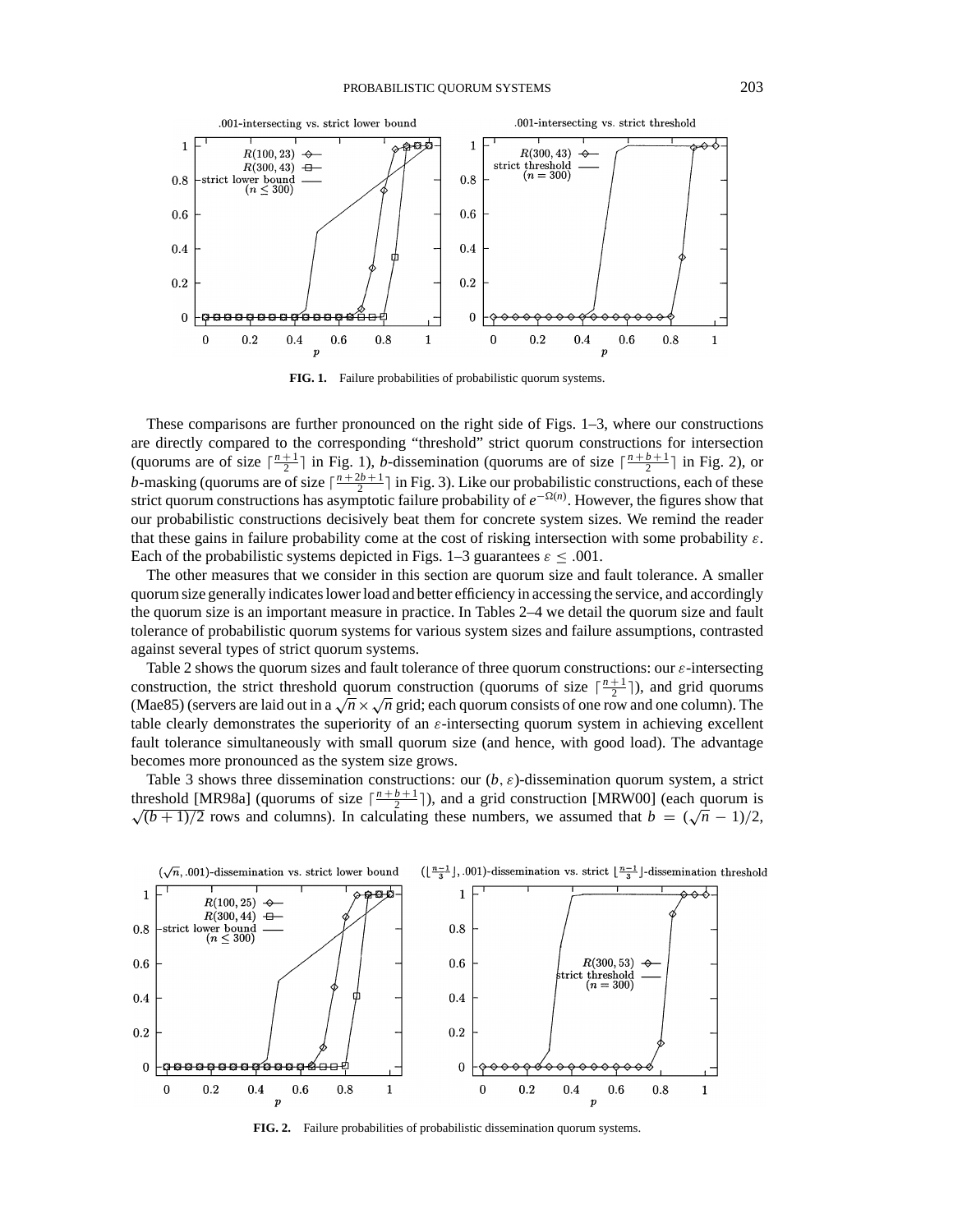# 204 MALKHI ET AL.

# TABLE 2

|                  |      | $\varepsilon$ -intersecting |                    |                | Threshold          | Grid           |                    |
|------------------|------|-----------------------------|--------------------|----------------|--------------------|----------------|--------------------|
| $\boldsymbol{n}$ |      | Ouorum<br>size              | Fault<br>tolerance | Ouorum<br>size | Fault<br>tolerance | Ouorum<br>size | Fault<br>tolerance |
| 25               | 1.80 | 9                           | 17                 | 13             | 13                 | 9              | 5                  |
| 100              | 2.20 | 22                          | 79                 | 51             | 51                 | 19             | 10                 |
| 225              | 2.40 | 36                          | 190                | 113            | 113                | 29             | 15                 |
| 400              | 2.45 | 49                          | 352                | 201            | 201                | 39             | 20                 |
| 625              | 2.48 | 62                          | 564                | 313            | 313                | 49             | 25                 |
| 900              | 2.50 | 75                          | 826                | 451            | 451                | 59             | 30                 |

Properties of Various Quorum Systems

|  | TABLE |  |  |
|--|-------|--|--|
|--|-------|--|--|

Properties of Various Dissemination Quorum Systems

|                  |                | $(b, \varepsilon)$ -dissemination |                |                    | Threshold      |                    | Grid           |                    |
|------------------|----------------|-----------------------------------|----------------|--------------------|----------------|--------------------|----------------|--------------------|
| $\boldsymbol{n}$ | h              |                                   | Ouorum<br>size | Fault<br>tolerance | Ouorum<br>size | Fault<br>tolerance | Ouorum<br>size | Fault<br>tolerance |
| 25               | 2              | 2.20                              | 11             | 15                 | 14             | 12                 | 16             | 5                  |
| 100              | $\overline{4}$ | 2.40                              | 24             | 77                 | 53             | 48                 | 36             | 10                 |
| 225              | 7              | 2.47                              | 37             | 189                | 166            | 60                 | 56             | 15                 |
| 400              | 9              | 2.50                              | 50             | 351                | 205            | 196                | 111            | 20                 |
| 625              | 12             | 2.52                              | 63             | 563                | 319            | 307                | 141            | 25                 |
| 900              | 14             | 2.57                              | 77             | 824                | 458            | 443                | 771            | 30                 |

| D<br>ABL |  |
|----------|--|
|----------|--|

Properties of Various Masking Quorum Systems

|                  | $(b, \varepsilon)$ -masking |      |                | Threshold          |                | Grid               |                |                    |
|------------------|-----------------------------|------|----------------|--------------------|----------------|--------------------|----------------|--------------------|
| $\boldsymbol{n}$ | h                           |      | Ouorum<br>size | Fault<br>tolerance | Ouorum<br>size | Fault<br>tolerance | Ouorum<br>size | Fault<br>tolerance |
| 25               | 2                           | 3.00 | 15             | 11                 | 15             | 11                 | 16             | 5                  |
| 100              | 4                           | 3.80 | 38             | 63                 | 55             | 46                 | 51             | 10                 |
| 225              | 7                           | 4.27 | 64             | 162                | 120            | 106                | 81             | 15                 |
| 400              | 9                           | 4.70 | 94             | 307                | 210            | 191                | 144            | 20                 |
| 625              | 12                          | 4.92 | 123            | 503                | 325            | 301                | 184            | 25                 |
| 900              | 14                          | 5.07 | 152            | 749                | 465            | 436                | 224            | 30                 |



**FIG. 3.** Failure probabilities of probabilistic masking quorum systems.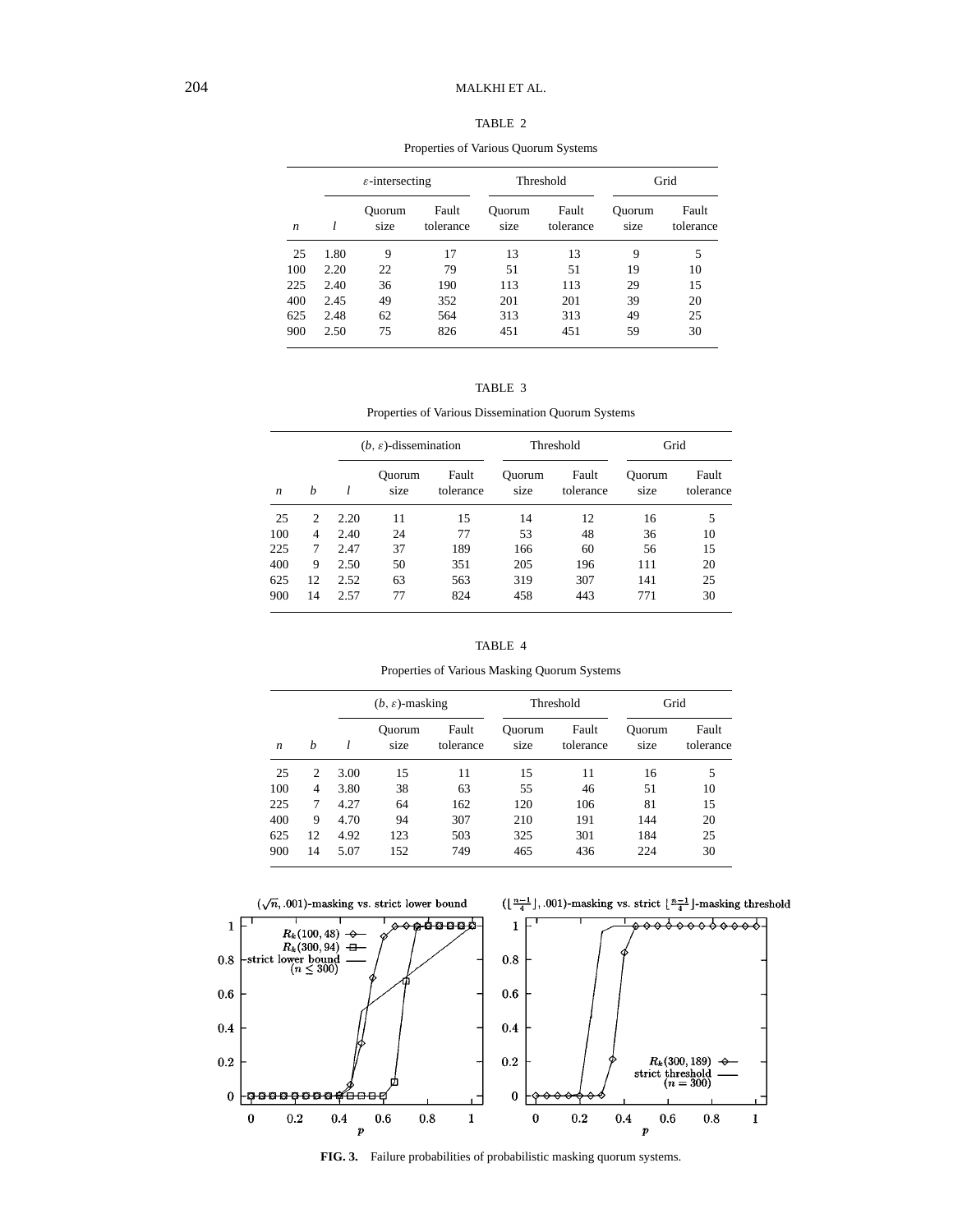as this is the largest *b* for which all the constructions in the table work. The corresponding masking constructions are shown in Table 4. All the probabilistic constructions we show achieve a consistency guarantee of 0.999 or higher ( $\varepsilon \leq .001$ ) for the appropriate intersection requirement;  $\ell$  was chosen as small as possible subject to this restriction.

# 7. CONCLUSION

In this paper, we used a probabilistic approach in the construction of quorum systems and obtained a new class of set systems called probabilistic quorum systems. We formally defined these systems, showed that they can be used to implement robust replicated data, and proved lower bounds on the load of any such system. We showed a generic construction of probabilistic quorum systems that have optimal load but far exceed the resilience of any known strict quorum system. With modified parameters, we were able to apply the general construction also to Byzantine environments, demonstrating a dramatic improvement in both load and availability for this model.

#### ACKNOWLEDGMENTS

We thank the anonymous referees and Cynthia Dwork for their helpful comments.

# REFERENCES

- [AE91] Agrawal, D., and El Abbadi, A. (1991), An efficient and fault-tolerant solution for distributed mutual exclusion, *ACM Trans. Comput. Systems* **9**, 1–20.
- [AES97] Agrawal, D., El-Abbadi, A., and Steinke, R. (1997), Epidemic algorithms in replicated databases, *in* "Proc. 16th ACM SIGACT-SIGMOD Symp. Princip. of Database Systems (PODS)," Tucson, Arizona, May.
- [AR92] Aumann, Y., and Rabin, M. (1992), Clock construction in fully asynchronous parallel systems and PRAM simulation, *in* "Proceedings of the 33rd IEEE Symposium on Foundations of Computer Science," pp. 147–156, October.
- [BG86] Barbara, D., and Garcia-Molina, H. (1986), The vulnerability of vote assignments, *ACM Trans. Comput. Systems* **4**, 187–213.
- [BG87] Barbara, D., and Garcia-Molina, H. (1987), The reliability of vote mechanisms,*IEEE Trans. Comput.* **36**, 1197–1208.
- [BHG87] Bernstein, P. A., Hadzilacos, V., and Goodman, N. (1987), "Concurrency Control and Recovery in Database Systems," Addison-Wesley, Reading, MA.
- [Baz96] Bazzi, R. (1996), Planar quorums, *in* "Proceedings of the 10th International Workshop on Distributed Algorithms (WDAG)," Bologna, Italy, October, pp. 251–568.
- [Baz97] Bazzi, R. A. (1997), Synchronous Byzantine quorum systems, *in* "Proceedings of the 16th ACM Symposium on Principles of Distributed Computing," pp. 259–266, August.
- [Baz99] Bazzi, R. (1999), Nonblocking asynchronous Byzantine quorum systems, *in* "Proceedings of the 13th International Workshop on Distributed Algorithms (DISC), Bratislava, Slovakia."
- [CAA90] Cheung, S. Y., Ammar, M. H., and Ahamad, M. (1990), The grid protocol: A high performance scheme for maintaining replicated data, *in* "Proceedings of the 6th IEEE International Conference on Data Engineering," pp. 438–445.
- [Chv79] Chv´atal, V. (1979), The tail of the hypergeometric distribution, *Discrete Math.* **25**, 285–287.
- [CLR89] Cormen, T., Leiserson, C., and Rivest, R. (1989), "Introduction to Algorithms" MIT Press, Cambridge, MA.
- [DGH+87] Demers, A., Greene, D., Hauser, C., Irish, W., Larson, J., Shenker, S., Sturgis, H., Swine-hart, D., and Terry, D. (1987), Epidemic algorithms for replicated database maintenance, *in* "Proceedings of the 6th ACM Symposium on Principles of Distributed Computing," pp. 1–12.
- [ET89] El Abbadi, A., and Toueg, S. (1989), Maintaining availability in partitioned replicated databases, *ACM Trans. Database Systems* **14**, 264–290.
- [Fe167] Feller, W. (1967), "An Introduction to Probability Theory and Its Applications," Vol. 1, 3rd ed., Wiley, New York.
- [GB85] Garcia-Molina, H., and Barbara, D. (1985), How to assign votes in a distributed system, *J. Assoc. Comput.* Mach. **32**, 841–860.
- [Gif79] Gifford, D. K. (1979), Weighted voting for replicated data, *in* "Proceedings of the 7th Symposium on Operating Systems, Principles," pp. 150–162.
- [HL99] Haas, Z. J., and Liang, B. (1999), Ad hoc mobility management with uniform quorum systems, *IEEE/ACM Trans. Networking* **7**, 228–240.